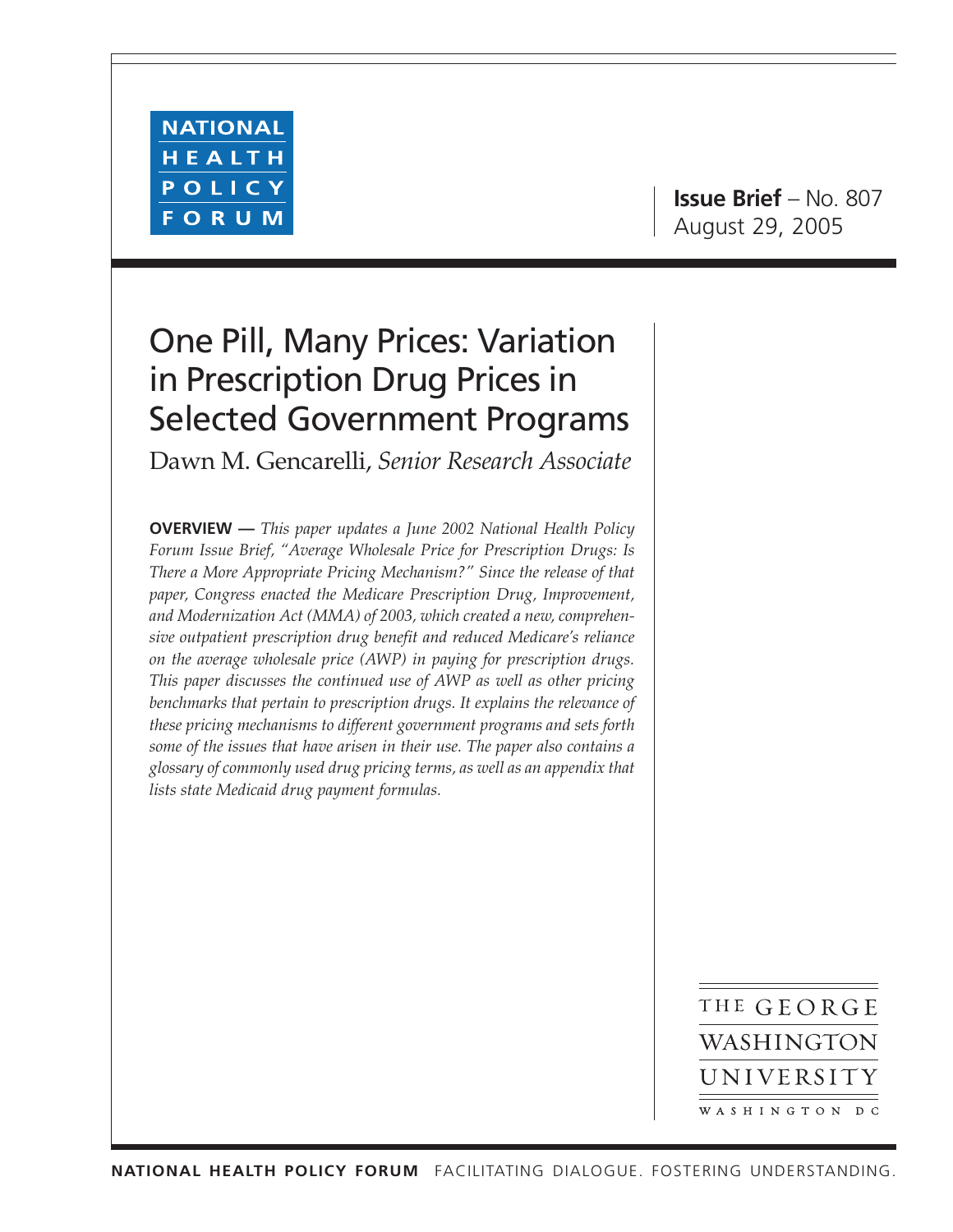# One Pill, Many Prices: Variation in Prescription Drug Prices in Selected Government Programs

Despite a recent decline in the rate of growth in drug spending, prescription drugs remain one of the fastest growing components of health care expenditures. The rise in prescription drug expenditures has been driven by several factors: increased utilization; the substitution of newer, more expensive drugs for less expensive drugs; and price increases for existing drugs.1 State and federal governments—as major payers through Medicare, Medicaid, the U.S. Department of Veterans Affairs (VA), and other smaller programs—have a strong interest in controlling the growth in prescription drug spending. In 2004, the Medicaid program alone had annual outpatient drug expenditures of \$30.6 billion, making it the single largest payer of prescription drugs in the United States.<sup>2</sup>

Overall prescription drug spending, which is determined by the volume and mix of drugs purchased and the prices paid, reached \$162.4 billion in 2002 in the United States.<sup>3</sup> In their continued efforts to rein in drug spending, payers have targeted utilization and price in their cost-containment efforts. To shift utilization to less expensive drugs, for example, payers have implemented preferred drug lists; promoted the use of generic drugs; required prior approval for the dispensing of costly drugs; required step therapy, or the use of less costly drugs before more expensive alternatives may be prescribed; and utilized different forms of cost sharing to entice individuals to use lower-cost drugs. These techniques often help payers establish the leverage they need to negotiate better rebates or discounts, thus bringing down their net spending for prescription drugs. In addition, public payers have modified their drug reimbursement formulas to control drug spending. Congress and various state legislatures have also explored the possibility of changing the benchmark prices used by state Medicaid programs in determining drug reimbursement amounts.

# **PRESCRIPTION DRUG PURCHASING: AN OVERVIEW**

In order to understand the attempts of payers to contain prescription drug spending, it is important to have an understanding of the variation in drug prices among these payers. Yet determining the net amount actually paid for a drug can be difficult because the entities that distribute the drugs are often distinct from the entities negotiating the payments and discounts.

Prescription drug distribution involves a chain of sellers and buyers that may include the manufacturer, a wholesaler, and a retail or mail-order pharmacy, although some pharmacies purchase directly from the manufacturer.<sup>4</sup> **National Health Policy Forum** Facilitating dialogue. Fostering understanding.

2131 K Street NW, Suite 500 Washington DC 20037

202/872-1390 202/862-9837 [fax] nhpf@gwu.edu [e-mail] www.nhpf.org [web]

**Judith Miller Jones** *Director*

**Sally Coberly** *Deputy Director*

**Monique Martineau** *Publications Director*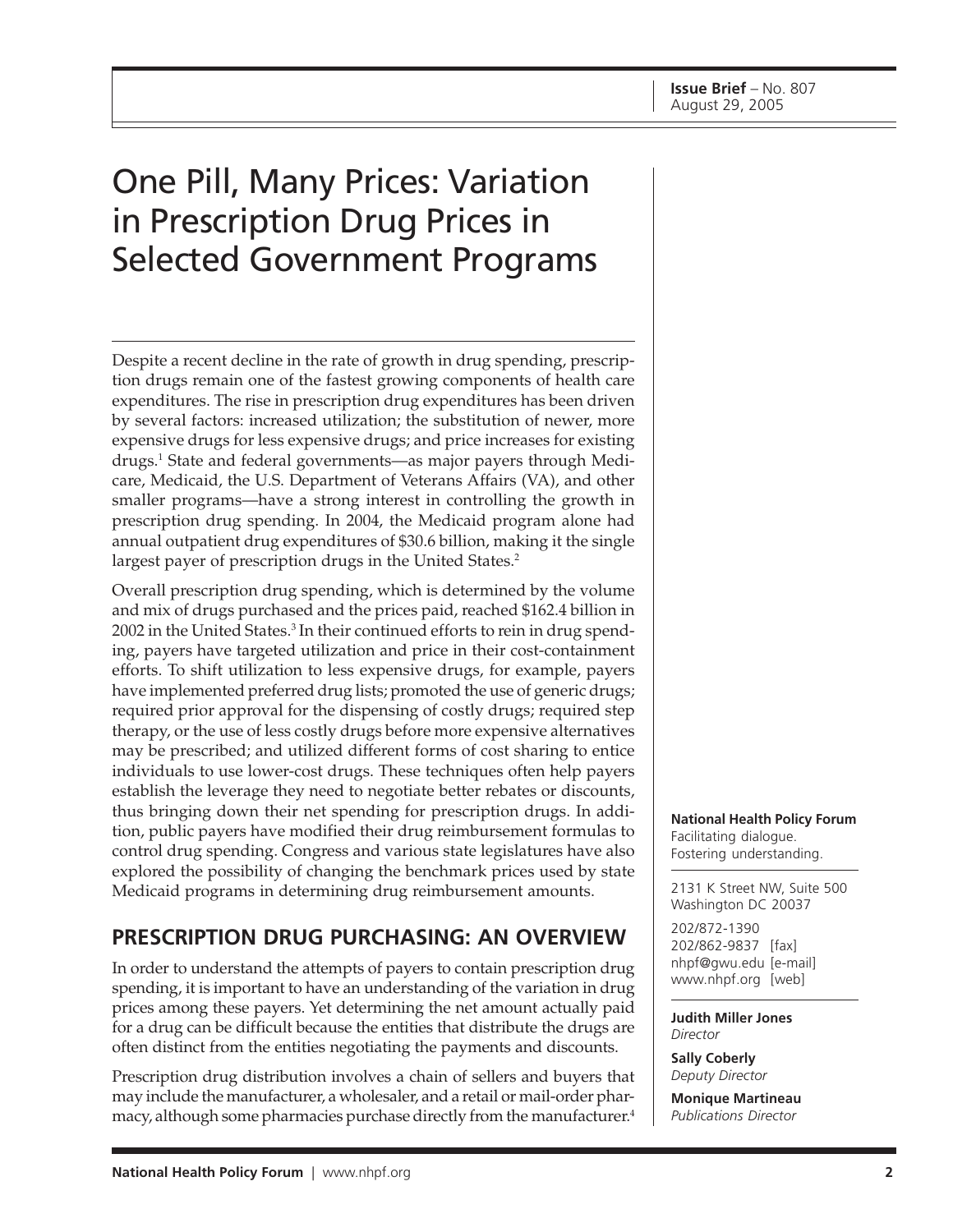Each entity in this chain has possession of the drug that will ultimately reach the patient, and each entity receives a payment for the drug. The payment chain may involve additional entities. If the patient is insured, the insurer—or more typically, the insurer's representative, such as a pharmacy benefits manager (PBM)—will negotiate the price paid to the pharmacy. This price may reflect previous price negotiations between the PBM and the manufacturer. If so, then there may be subsequent price adjustments between the manufacturer, wholesaler, and pharmacy, termed "chargebacks."

In addition to negotiating the payment, a PBM typically will negotiate rebates or other price concessions from the manufacturer. These price concessions are based on the volume of patients for whom the PBM is negotiating as well as the PBM's ability "to move mar-

# **One of the most widely used benchmark prices is the average wholesale price, or AWP.**

ket share." That is, if the PBM can guarantee a manufacturer that its clients will prefer that manufacturer's drug instead of another one, it will receive deeper price concessions than would be achieved through volume alone.

All of these price concessions are passed from the manufacturer to the PBM. The extent to which they are, in turn, passed on to the insurer is not known.5 Patients who purchase drugs without the benefit of insurance typically pay the pharmacy a higher price, termed the "usual and customary" price, than their insured counterparts.

Government and other payers generally establish their payment for prescription drugs through formulas that start with a benchmark price, some of which are proprietary and, therefore, not publicly available. For example, a particular state may set its Medicaid reimbursement rate at a benchmark price minus a certain percentage. In addition, some payment rates are subject to defined limits.

One of the most widely used benchmark prices is the average wholesale price, or AWP. Although not defined in law or regulation, AWP is intended to represent the average price at which wholesalers sell drugs. AWP is based on information provided by drug manufacturers, distributors, and other suppliers and sold by commercial publishers of drug pricing data, such as First DataBank and Thomson Medical Economics.

The AWP has often been equated with a "sticker price" or "list price," terms used in the automobile industry (for example, the sticker price for a new car); it is not a price that is paid, nor is it an average of any set of prices. It has been the subject of extensive criticism for the manner in which it is reported and for its failure to reflect actual prices paid in the market. It is intended to represent the drug price for transactions between wholesalers and purchasers, yet it is reported by manufacturers and may not take into account all of the discounts and rebates negotiated between the parties in such transactions.

Government pricing formulas may vary based on the type of drug, such as whether it is brand name or generic. The prices paid by government payers and purchasers vary across programs and are determined by different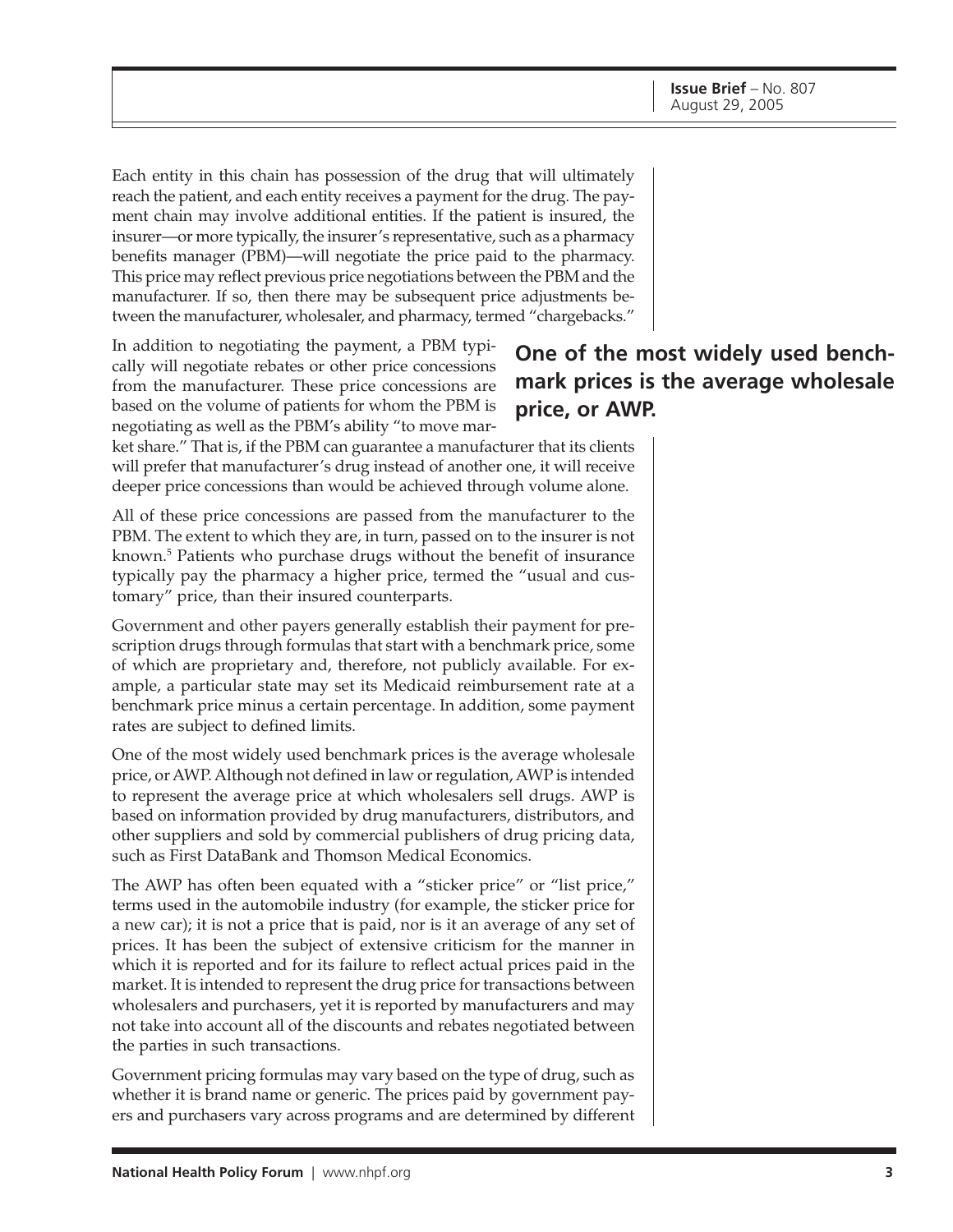

*Source: Adapted from U.S. Government Accountability Office, "Prescription Drugs: Select Government Payers and Prices," PowerPoint presentation at "Understanding Medicare and Medicaid: Fundamentals and Issues for the New Congress" briefings by the National Health Policy Forum, January 13 and 14, 2005; available at www.nhpf.org/M&M\_E.brief.book/session10/Dummit.pdf.*

rebates and discounts that are defined in statute, in addition to negotiations with drug manufacturers (Figure 1).<sup>6</sup> Through various legislative vehicles, government programs have tried to mimic the action of the private market by obtaining price concessions outside the distribution chain. Discounts at the pharmacy and price concessions from manufacturers are often based on those obtained in the private sector.

Government payers use several benchmarks other than AWP to gauge the prices and discounts being negotiated in the private sector and, in some instances, to set limits on the prices they will pay. The MMA compels the Centers for Medicare & Medicaid Services (CMS), to collect proprietary data from manufacturers to calculate the average sales price (ASP), used for drug payment under Medicare Part B (the Supplementary Medical Insurance program of Medicare). The manufacturer also supplies to CMS the average manufacturer price (AMP) and best price for use in the Medicaid Drug Rebate Program.<sup>7</sup> The AMP and best price are considered proprietary and are not publicly available. In contrast, the federal supply schedule (FSS) price, which is used by federal purchasers such as the VA, the Department of Defense, and the Public Health Service, is available to the public. The FSS is negotiated by the VA and is based on prices charged to manufacturers' most favored commercial customers. (For more complete definitions of these and other key drug pricing terms, see the Glossary at the end of this paper.)

## **MEDICAID**

Prescription drugs are a rapidly growing component of overall Medicaid spending. Medicaid expenditures for prescription drugs doubled between 1998 and 2002, and quadrupled since 1992. Between 2000 and 2002, Medicaid drug spending increased at an annual average rate of nearly 19 percent. In 2002, prescription drugs accounted for 11.3 percent of Medicaid expenditures.<sup>8</sup> Outpatient drug expenditures for the Medicaid program hit an all-time high of \$30.6 billion (after rebate) in 2004. Key to state efforts to control Medicaid spending, therefore, are strategies to reduce prescription drug expenditures.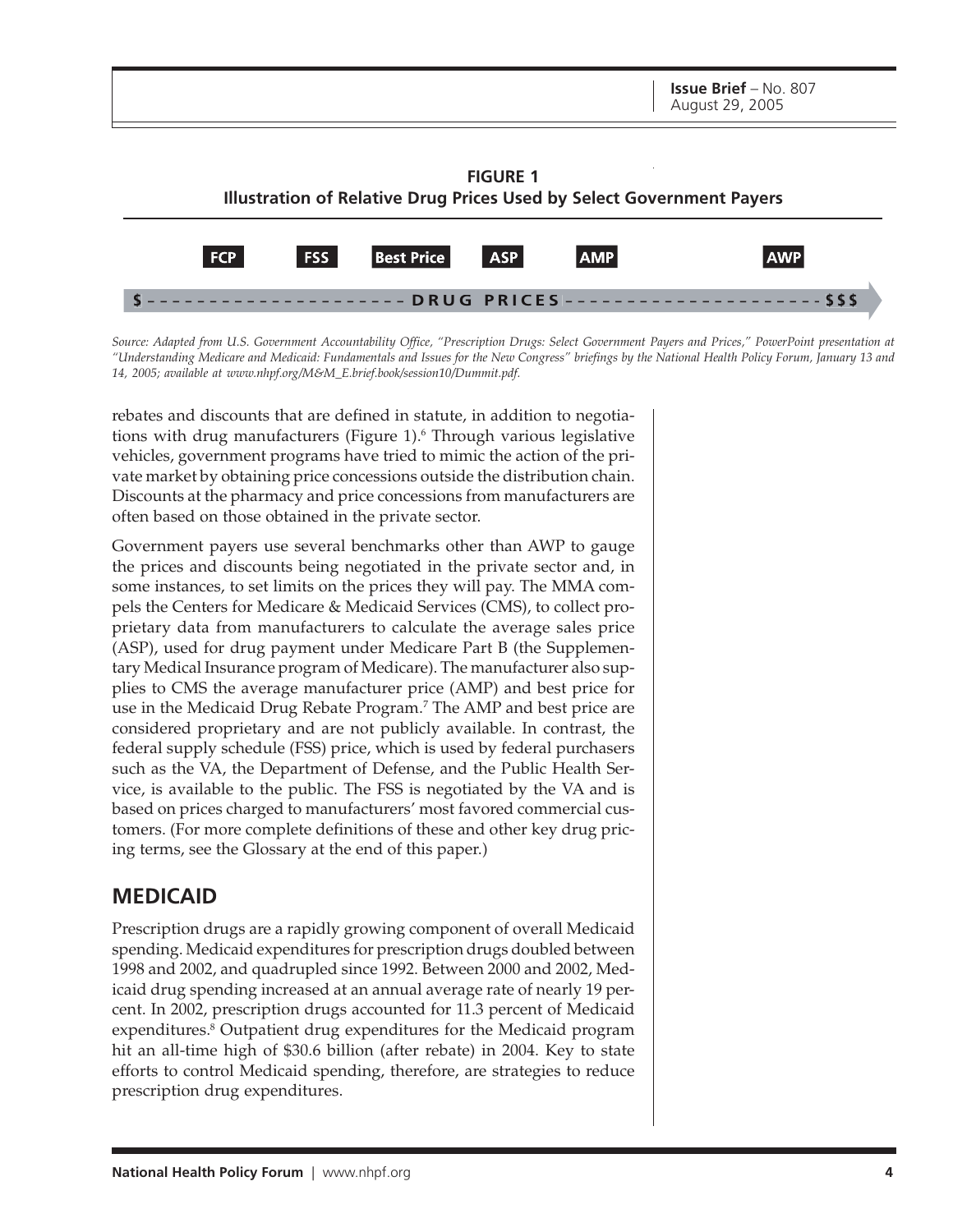All state Medicaid programs offer prescription drug coverage to their Medicaid enrollees even though it is an optional benefit.<sup>9</sup> States are given substantial flexibility in the design of their prescription drug benefit, including the development of the methodology for reimbursing pharmacies. Medicaid program payments to pharmacies for outpatient prescription drugs typically include two components: (*a*) payment for acquisition costs, which covers the drug itself, and (*b*) a dispensing fee for the costs of filling the prescription.

In 2004, states received rebates on prescription drug spending of \$9.2 billion through the Medicaid Drug Rebate Program. Some states negotiate supplemental rebates from manufacturers in addition to rebates from drug manufacturers under the Medicaid Drug Rebate Program (discussed in further detail below).

Medicaid's prescription drug expenditures are expected to decline in 2006 when the Medicare prescription drug benefit goes into effect. At that time, the cost of drug coverage for those Medicaid beneficiaries who are also eligible for Medicare will shift to the Medicare program.

#### **Payment for Acquisition Costs**

Prescription drug payments by Medicaid are based on formulas established by each state's Medicaid program. Most formulas start with AWP and then reduce it by a certain percentage, typically in the range of 5 to 16 percent for brand-name drugs. Many states vary their formulas, depend-

ing on whether the drug is generic or brand name, or single source (produced (produced by more than one manufacturer). The formula may also vary for re-

**In 2004, states received rebates on prescription** by one manufacturer) or multiple source **drug spending of \$9.2 billion through the Medicaid Drug Rebate Program.**

tail or mail-order pharmacies or for independent or chain drug stores. Formulas for generic drugs and multiple source drugs usually include a larger discount. (See Appendix 1 for a complete list of the state Medicaid reimbursement formulas for the quarter ending March 2005.)

The discount below AWP in state reimbursement formulas is intended to account for the fact that the actual cost to pharmacies to acquire a drug may be well below this published benchmark. The difference between the pharmacy's cost of obtaining the drug and the reimbursement amount is retained by the pharmacy, creating an incentive for pharmacies to dispense drugs for which they have negotiated good prices.10 Concern has been raised that, in some cases, this provides an incentive for manufacturers to raise a drug's AWP, particularly for a generic or multiple source drug, without changing the price at which they actually sell the drug in order to encourage pharmacies to purchase their product. Many states, in their continued efforts to control prescription drug spending, have changed their reimbursement formulas, increasing the discount from AWP at which they pay for prescription drugs.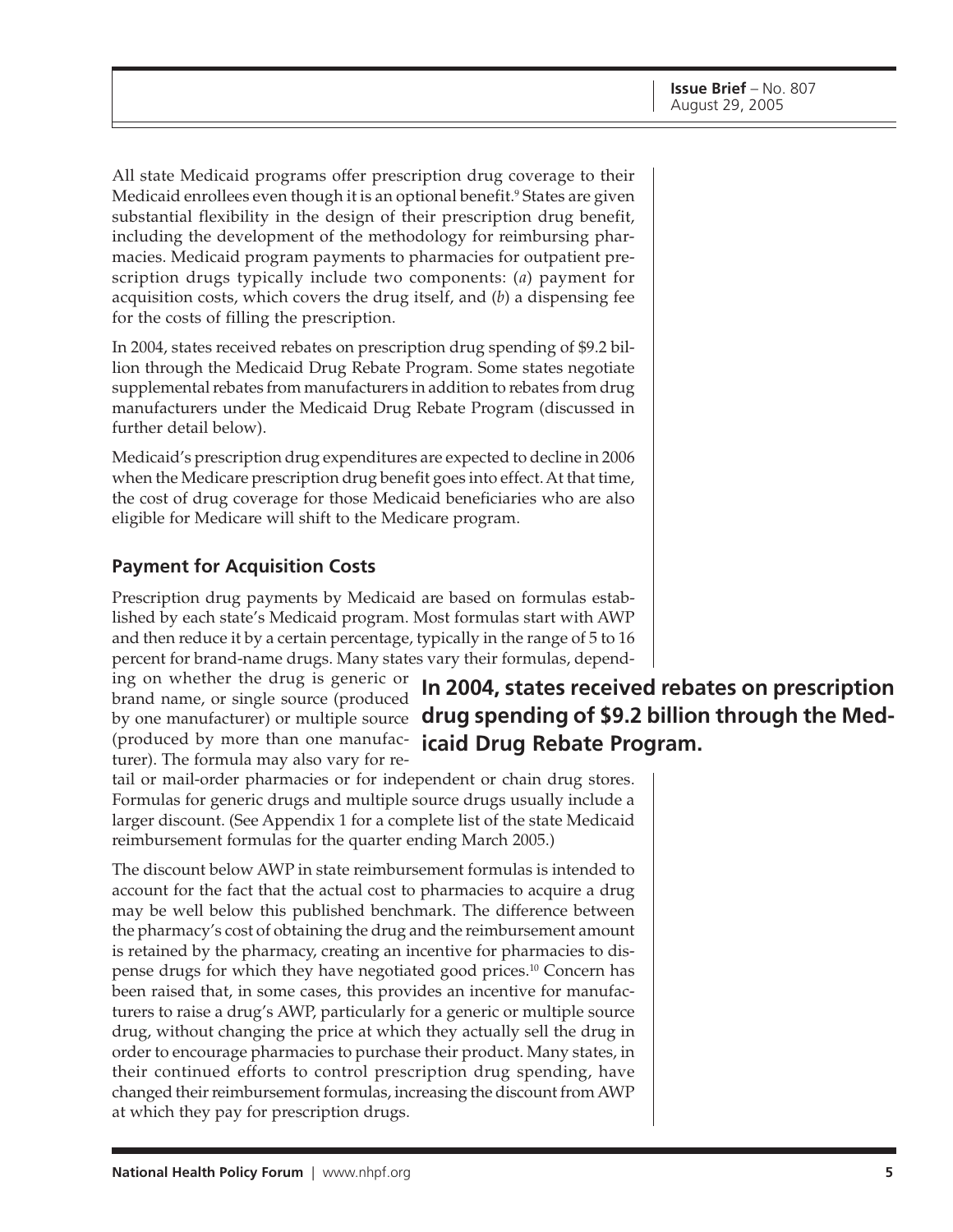Although states develop their own reimbursement formulas, the federal government contributes financially to state Medicaid programs and thus exerts some control over payment formulas by limiting the payment amounts it will match for specific drugs.<sup>11</sup> These "ceilings" differ for brandname and generic drugs. The maximum amount that the federal government will match for brand-name drugs, or drugs with fewer than three generic versions, is the lesser of two figures: a drug's estimated acquisition cost  $(EAC)$ ,<sup>12</sup> which is a state's best estimate of the price generally paid by pharmacies for the drug (often based on AWP minus a certain percentage), or the pharmacy's usual and customary charge to the general public. The ceiling amount is usually the EAC.<sup>13</sup>

For drugs with at least three therapeutically equivalent generic versions, the federal ceiling is known as the federal upper limit (FUL), which is established and periodically revised by CMS. The FUL is intended to enable the federal government to realize savings from prices that are driven by competition in the market. The FUL is set at 150 percent of the price listed in any of the published compendia of drug cost information for the least costly therapeutically equivalent drug that can be purchased by pharmacies.<sup>14</sup> If a state's aggregate expenditures for drugs subject to an FUL exceed the amount the state would have otherwise spent by applying the individual drugs' limits (plus a reasonable dispensing fee), the state will not receive federal matching funds for any amount above that limit.<sup>15</sup>

Most states also have payment limits, known as maximum allowable cost limits (MACs), that may control the price they will pay. States may use their MACs instead of the FUL, provided they are not higher than the federal limit. States may also apply MACs to drugs not subject to the federal limit. Approximately 40 states have developed MAC programs.16

### **Dispensing Fees**

In addition to the cost of the drug itself, state Medicaid programs pay pharmacies a dispensing fee to cover the costs of filling each prescription. According to CMS regulations, the fee must be "reasonable," though this term is not defined. Each state sets its own dispensing fee, thus creating wide variation in these fees across the states. Typically, these fees are in the range of three to five dollars, with many states varying their dispensing fees based on whether the drug is brand-name or generic and the type of pharmacy dispensing it.

#### **AWP as a Benchmark**

Even though the use of ceilings and limits to contain the costs of prescription drugs, reliance on AWP as a pricing benchmark has proven problematic. A September 2002 report by the Office of the Inspector General (OIG) within the Department of Health and Human Services provided a breakdown of the acquisition costs that were paid by pharmacies for four

# **Approximately 40 states have developed MAC programs.**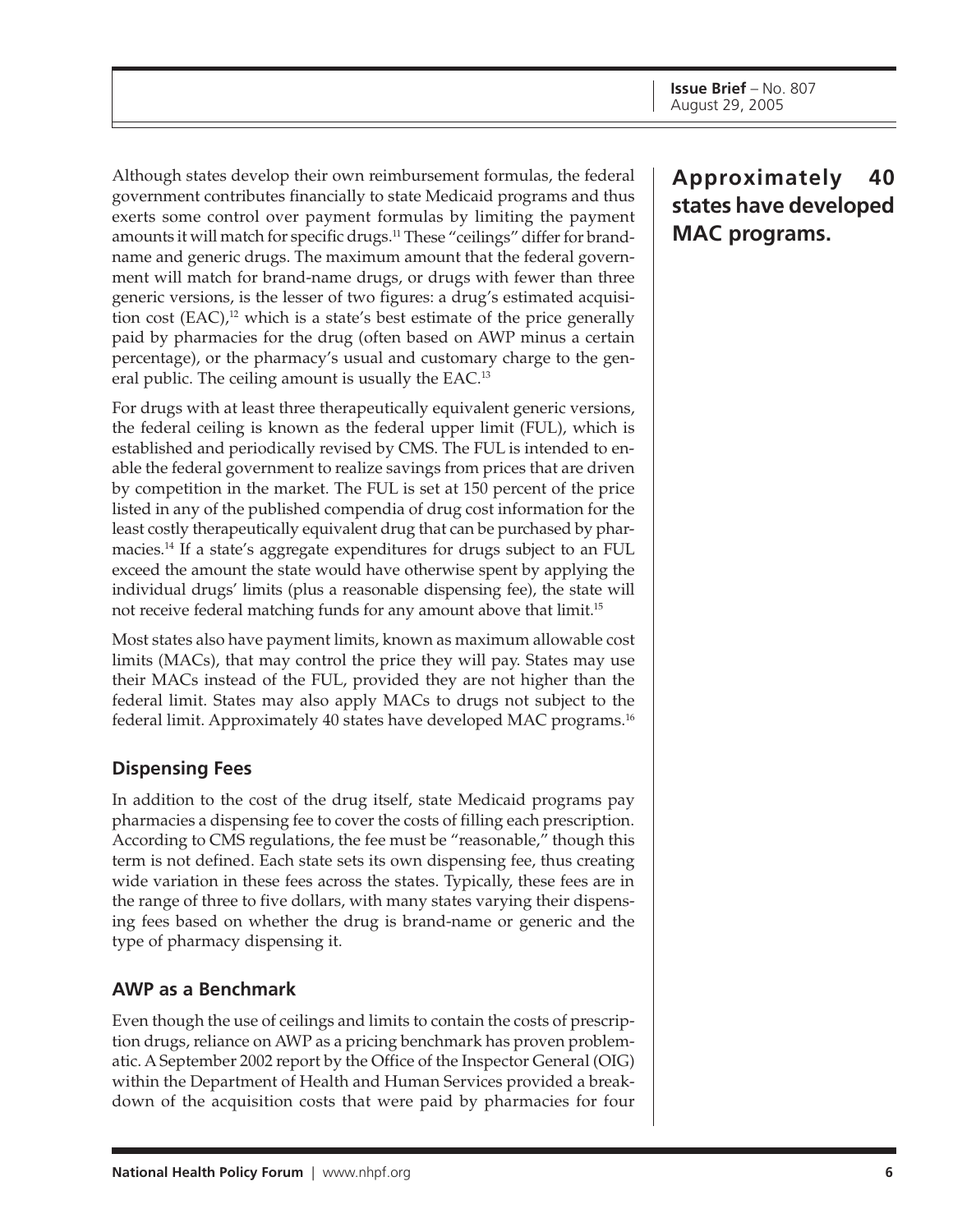different categories of prescription drugs.<sup>17</sup> These acquisition costs, in most cases, were substantially below the payments being made by state Medicaid programs. The OIG analyzed acquisition prices for drugs in the following categories: (*a*) single source innovator drugs, (*b*) drugs without FULs, (*c*) multiple source drugs without FULs, and (*d*) multiple source drugs with FULs. The findings indicated that there were vast differences—ranging from 17.2 percent to 72.1 percent below AWP—in the discounts available to pharmacies for these categories of drugs. Based on these findings, the OIG recommended that CMS encourage states to adopt a four-tier reimbursement system based on the above categories, if the AWP benchmark continues to be used.<sup>18</sup>

The Congressional Budget Office (CBO) also examined state payments for prescription drugs and found that the average spread for these drugs that is, the difference between the amount Medicaid paid and the amount paid by the pharmacy or wholesaler to the manufacturer—has risen significantly and varies by type of drug. The CBO found that between 1997 and 2002, the average spread increased 60 percent for drugs paid for by Medicaid programs, rising from \$8.70 to \$13.80 per prescription, at a rate of approximately 9.7 percent per year.<sup>19</sup> Driving these increases, according to the CBO, is the fact that Medicaid reimbursement formulas rely on AWP, a figure that is controlled by drug manufacturers who can use the high markup on a drug to compete for pharmacies' business, particularly for generic or multiple source drugs from which a pharmacy may choose among different available products.

The rate of growth in Medicaid drug markups did slow between 2000 and 2002, most likely due to states' efforts to change their reimbursement methodologies to reduce their payment rates.<sup>20</sup> In addition to revising their reimbursement formulas, many states have sought relief from high prescription drug spending by filing suit against drug manufacturers. In the past two years, approximately 20 states have sought to recover what they believe are overpayments for Medicaid drugs resulting from drug manufacturers reporting inflated AWPs.<sup>21</sup>

#### **The Medicaid Drug Rebate Program**

Established in the Omnibus Budget Reconciliation Act of 1990, the Medicaid Drug Rebate Program helps states control their prescription drug spending by requiring drug manufacturers to sign a rebate agreement with the federal government in return for coverage of their outpatient prescription drug products by state Medicaid programs. As stated previously, states received \$9.2 billion in rebates from drug manufacturers in 2004.

Medicaid payments to pharmacies are calculated separately from rebates available through the Medicaid Drug Rebate Program; therefore, the net prices paid by Medicaid may not be the same as those available to private purchasers. Because the rebate formula for brand-name drugs is based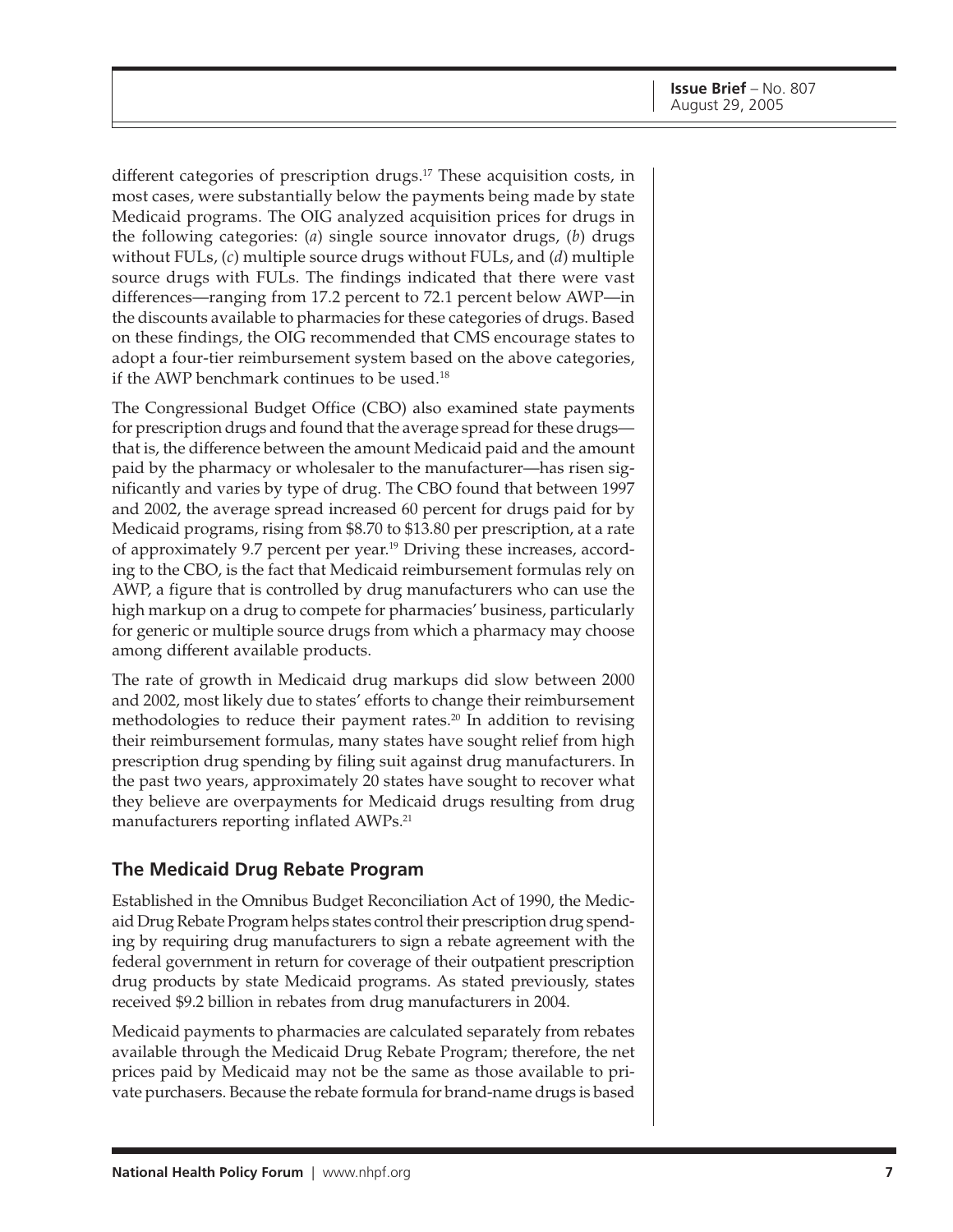on the relation between AMP and best price, the rebate will be greater for those drugs for which the manufacturer is providing deeper private sector discounts. The Medicaid rebate amounts are established by federal statute and differ for brand-name and generic drugs.

- **Brand-name or single source drugs.** The rebate is the difference between the AMP (the average price paid to a manufacturer for drugs distributed through retail and mail-order pharmacies) and the manufacturer's best price (the lowest price paid to a manufacturer by any private sector purchaser within the United States). The minimum rebate is set at 15.1 percent of AMP.<sup>22</sup> An additional rebate must also be provided for any drug whose AMP has increased by more than inflation, as measured by the Consumer Price Index for All Urban Consumers (CPI-U).<sup>23</sup> This additional rebate is equal to the amount by which the current AMP for the drug exceeds the drug's AMP from July 1, 1990, adjusted for the percentage increase in the CPI-U since that time. This rebate is intended to protect the Medicaid program from prescription drug prices that are increasing more quickly than the rate of inflation.
- **Generic drugs.** The rebate equals 11 percent of the product's AMP.<sup>24</sup>

Concern has been raised about the accuracy of prices reported for purposes of calculating Medicaid rebates. A recent study by the GAO looked at the oversight provided by CMS of the prices reported by drug manufacturers, as well as the methods used by manufacturers to determine their submissions. Results of the study found inadequate oversight by CMS of the pricing data and variation in the methods used by drug manufacturers to determine best price and AMP. Some of these methods may have led to an underpayment or overpayment of rebates to states. GAO also found that AMP and best price may not take into account all the financial concessions offered to other purchasers in the private market. As a result of their findings, the GAO recommended increased guidance for, and oversight of, manufacturer price determinations.<sup>25</sup>

# **MEDICARE**

Under Part B, the supplementary medical insurance component of Medicare, coverage includes a limited set of outpatient drugs that consists primarily of physician-administered drugs, such as chemotherapy, or drugs that are self-administered with durable medical equipment, such as inhalation therapy drugs.<sup>26</sup> In 2003, Medicare spent \$10.34 billion on Part B drugs.<sup>27</sup>

The MMA addressed long-standing concerns that Medicare outpatient drug payments were too high and that the payment method created incentives for providers to administer drugs for which their acquisition costs were significantly lower than the Medicare reimbursement rate (95 percent of AWP).<sup>28</sup> Studies indicated that providers were able to acquire drugs

# **In 2003, Medicare spent \$10.34 billion on Part B drugs.**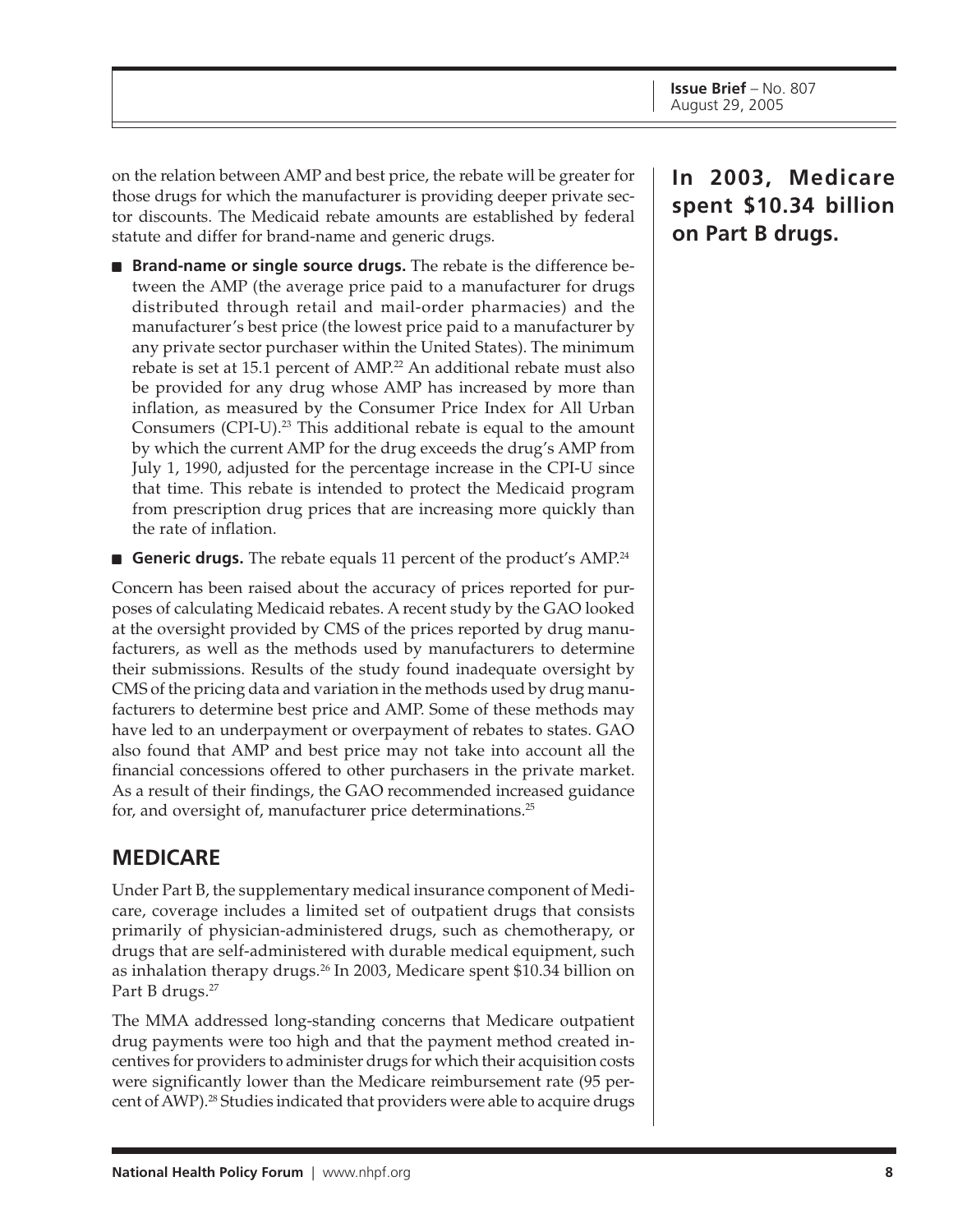at prices that were well below the Medicare payment rate, thus retaining the difference between the two prices. A GAO report found that, in 2000, Medicare paid approximately \$1 billion above acquisition costs for Part B drugs. This spread provided physicians who purchased Part B drugs, many of whom are specialists in the areas of oncology and urology, with reimbursements that were significantly higher than their acquisition costs.

Providers argued, however, that this overpayment was needed to cover the cost of administering these Part B drugs. They claimed that physician fee schedule payments (for physician-administered chemotherapy, for example) and the pharmacists' monthly dispensing fee (for inhalation drugs) were too low.

In response to these concerns, as part of the MMA, lawmakers substituted the ASP for the AWP as the benchmark for the reimbursement of most Part B drugs.29 Beginning January 1, 2005, payment for most Part B drugs and biologicals (for example, blood products and vaccines) shifted to 106 percent of the ASP.30 Because the ASP is the weighted average of actual prices paid (and accounts for pricing adjustments such as discounts and rebates), it is thought to more closely represent the cost of acquisition. Therefore, the use of the ASP as the benchmark is expected to reduce the ability of manufacturers to market this spread. As part of these changes, drug manufacturers were required to begin submitting to CMS in 2004 the ASP for each of their Part B–covered drugs on a quarterly basis. Whether this ASP data will be more accurate than AWP depends on the manner in which it is reported by drug manufacturers and the timeliness of reporting. The MMA also boosted Medicare payments for administering Part B drugs.<sup>31</sup>

Initial analysis indicates that the ASP more accurately reflects actual acquisition costs. Two studies by the GAO assessed the adequacy of Medicare payments for chemotherapy-related drugs and their administration and for inhalation therapy drugs. They found that drug payments, if based on ASP, would be more closely aligned with acquisition costs in 2005 than they had been in 2003. Based on preliminary drug payment rates for 2005, GAO estimated that Medicare payment rates for 16 drugs billed by oncologists would exceed acquisition costs by an average of 6 percent.<sup>32</sup> In its evaluation of the costs of inhalation therapy drugs, GAO noted the wide variation in acquisition prices in 2003.<sup>33</sup> In its comments on the report, CMS said that preliminary ASP-based payments were within the range of acquisition prices reported by GAO.

Some oncologists have criticized the manner in which the MMA-updated drug payments have been calculated, noting that ASP will be closer to the prices offered to large purchasers, which may not represent the prices available to providers in private practice. They continue to express concern about the adequacy of Medicare payments for the services they provide and the potential impact on patients' access to chemotherapy services.

Under the new prescription drug benefit created by the MMA, payment will not be made directly by the government, as is currently done for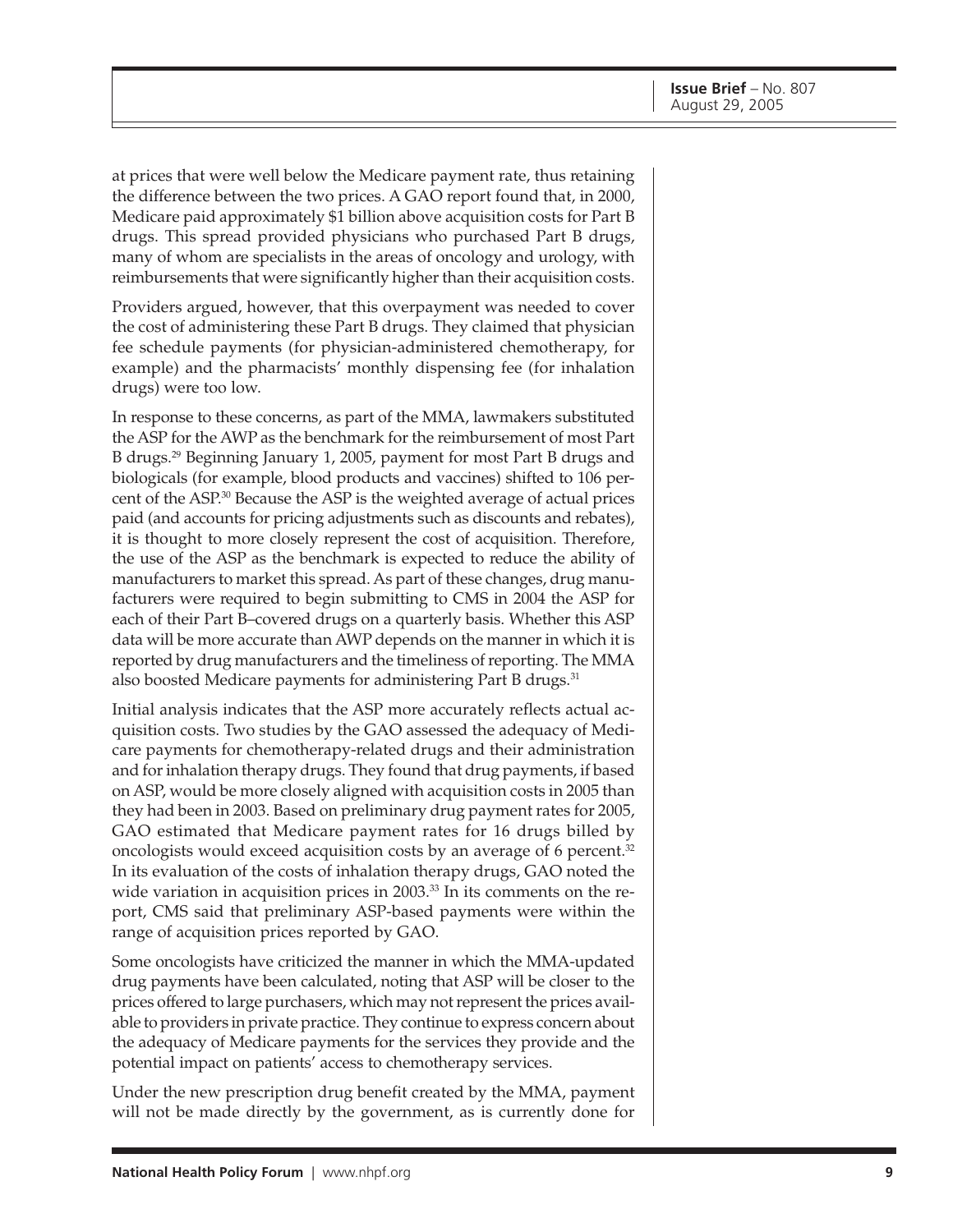Medicare outpatient drugs. The new prescription drug benefit will be provided to enrollees through private plans that are participating in the Medicare program. It is expected that private plans, which typically rely on AWP as a starting point for negotiating with pharmacies, will do the same under the new drug benefit. Private plans will also negotiate with drug manufacturers for discounts and other price concessions. Discounts may be based on factors such as market share and plans' ability to influence providers' prescribing patterns, for example, through the use of formularies or lists of preferred drugs.

#### **OTHER GOVERNMENT DRUG PURCHASING PROGRAMS**

Federal and state government programs accounted for more than 20 percent of U.S. expenditures on outpatient prescription drugs in 2003.34 In addition to Medicaid and Medicare, other federal government programs pay for prescription drugs at prices that vary from program to program.

#### **340B "Covered Entities"**

According to the GAO, drug manufacturers reduced the discounts they provided to private purchasers to keep the best price from triggering larger Medicaid rebates after implementation of the Medicaid Drug Rebate Program.35 As a result, government spending on drugs for other federal- and state-supported providers increased. In response, Congress enacted Section 340B of the Public Health Service

Act in November 1992, which requires drug manufacturers who participate in the Medicaid program to enter into an agreement with the Secretary of Health

and Human Services. Under this agreement, the manufacturer provides discounts on drugs purchased by "covered entities" that serve vulnerable patient populations, including certain high-volume disproportionate share hospitals (hospitals that provide a disproportionate amount of care to lowincome individuals). They also provide discounts to specified grantees of the Public Health Service, including certain federally qualified health centers, state-operated AIDS drug assistance programs, public housing primary care clinics, and homeless clinics.

The 340B discount is calculated with the same formula used in the Medicaid Drug Rebate Program. Covered entities receive a minimum discount of 15.1 percent of AMP for brand-name drugs and 11 percent of AMP for generic and over-the-counter drugs, and they are entitled to an additional discount if the price of the drug increases faster than the rate of inflation. Covered entities are free to negotiate greater discounts to achieve prices that are even lower.

# **Federal and state government programs accounted for more than 20 percent of U.S. expenditures on outpatient prescription drugs in 2003.**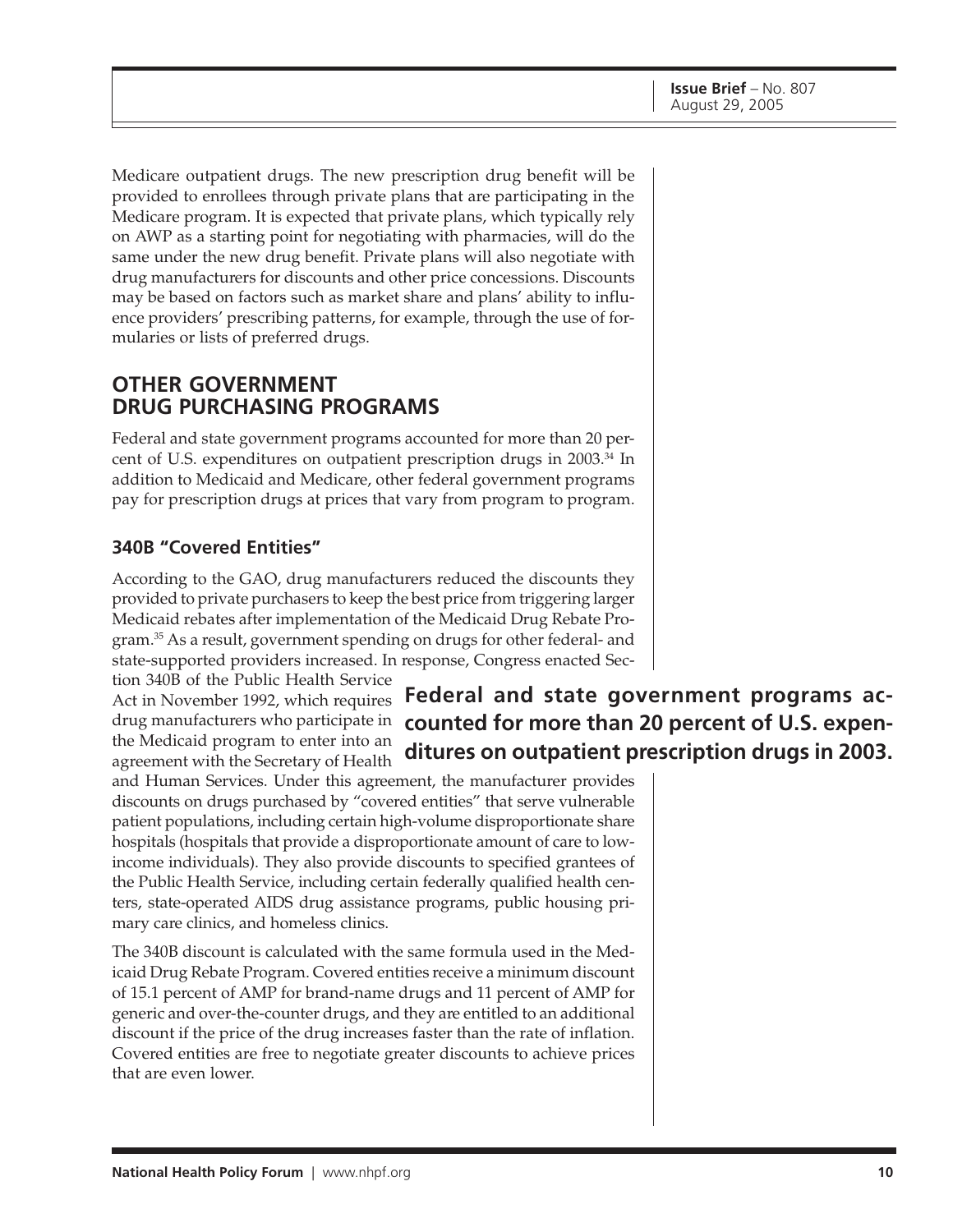#### **VA and Other Federal Purchasers**

The VA uses several methods to reduce its prices for prescription drugs. First, prices paid to manufacturers by the VA, other federal agencies, and certain other entities, such as Indian tribal governments, that provide prescription drugs to their populations, are set by the FSS. The FSS is a list of pharmaceutical products and negotiated prices available to federal entities. It is derived from actual market transaction data reported by drug manufacturers to the VA. The FSS price is equal to or lower than the price given to any of the drug manufacturer's nonfederal purchasers. Under the Veterans Health Care Act of 1992, manufacturers must make drugs available to covered entities at the FSS price as a condition of eligibility for Medicaid reimbursement.<sup>36</sup> Manufacturers must sell brand-name drugs that are included in the FSS to the VA, Department of Defense, Public Health Service, and Coast Guard (known as the "Big Four") at the federal ceiling price (FCP), a price that is lower than the FSS price for many drugs.<sup>37</sup> In addition to being entitled to very low prices under federal law, the VA is able to affect prescribing patterns and influence market share because it delivers as well as pays for care. As a result, the VA routinely uses competitive bidding to obtain lower prices for drugs that have therapeutic equivalents. According to a study done by GAO between December 1999 and June 2000, this resulted in prices that were approximately one-third lower than FSS prices.<sup>38</sup>

### **CONCLUSION**

Growth in prescription drug spending is a major concern for all payers, including Medicaid and other government programs. Private payers often pool their purchasing power through third parties to negotiate lower prices, rebates, or discounts to control their drug spending. Because negotiations may occur at various points in the supply or distribution chain, the actual net price to any payer for a given drug product may be very difficult to compute. Most of the negotiations are proprietary, further complicating efforts to determine the actual price paid.

Government programs have tried to use the privately negotiated prices as benchmarks for setting their own prices. The new Medicare outpatient prescription drug program will try a different tack by having private plans develop products for Medicare beneficiaries with premiums that are based on the covered drugs, their utilization, and the prices the private plans have negotiated. In this way, premiums, rather than prices, will be the comparison benchmark. Whether this approach is more successful in controlling spending growth has yet to be determined.

Government payers in particular will need to monitor whether any progress is made through current efforts to mitigate costs while still attempting to pay suppliers and providers a reasonable fee for their services. With record deficits at the federal and state level, spending on prescription drugs will continue to be a focus for cost-containment efforts.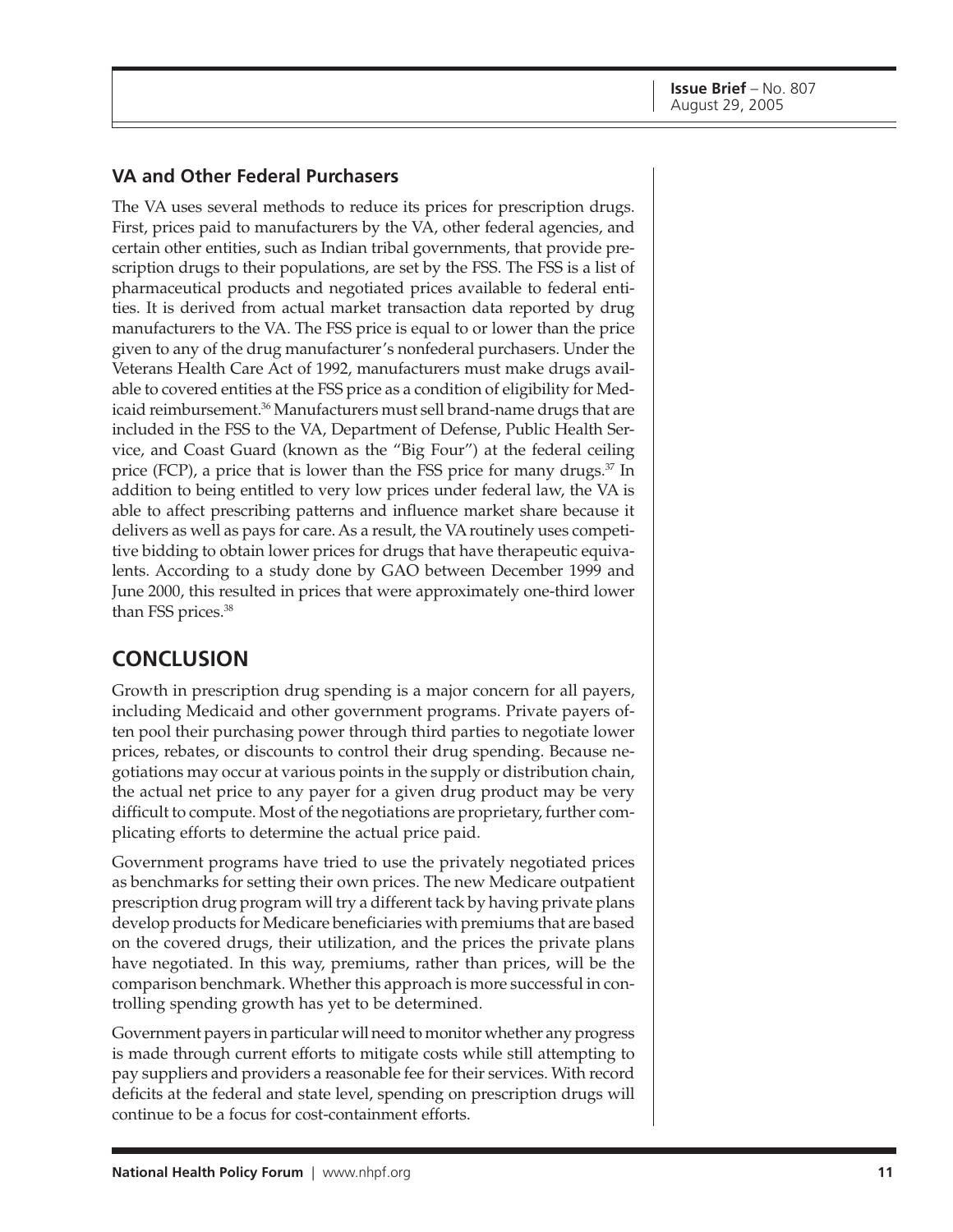#### **ENDNOTES**

1. Kaiser Family Foundation, "Prescription Drug Trends," fact sheet, updated October 2004; available a[t www.kff.org/rxdrugs/3057-03.cfm.](http://www.kff.org/rxdrugs/3057-03.cfm)

2. Douglas Holtz-Eakin, Congressional Budget Office (CBO), "The Rebate Medicaid Receives on Brand-Name Prescription Drugs," letter to the Honorable Charles E. Grassley, Committee on Finance, U.S. Senate, June 21, 2005; available at [www.cbo.gov/ftpdocs/](http://www.cbo.gov/ftpdocs/64xx/doc6493/06-21-MedicaidRebate.pdf) 64xx/doc6493/06-21-MedicaidRebate.pdf.

3. Kaiser Family Foundation, "Prescription Drug Trends."

4. For a more detailed discussion of the flow of products and money within the pharmaceutical industry, see *Follow the Pill: Understanding the U.S. Commercial Pharmaceutical Supply Chain*, prepared for The Kaiser Family Foundation by The Health Strategies Consultancy, March 2005; available a[t www.kff.org/rxdrugs/7296.cfm.](http://www.kff.org/rxdrugs/7296.cfm)

5. U.S. General Accounting Office (GAO), *Federal Employees' Health Benefits: Effects of Using Pharmacy Benefit Managers on Health Plans, Enrollees, and Pharmacies*, GAO-03-196, January 2003; available at [www.gao.gov/new.items/d03196.pdf.](http://www.gao.gov/new.items/d03196.pdf)

6. CBO, *Prices for Brand-Name Drugs Under Selected Federal Programs*, June 2005, 1; available at [www.cbo.gov/ftpdocs/64xx/doc6481/06-16-PrescriptDrug.pdf.](http://www.cbo.gov/ftpdocs/64xx/doc6481/06-16-PrescriptDrug.pdf)

7. U.S. Government Accountability Office (GAO), *Medicaid Drug Rebate Program: Inadequate Oversight Raises Concerns about Rebates Paid to States*, GAO-05-102, February 2005, 2; available at [www.gao.gov/new.items/d05102.pdf.](http://www.gao.gov/new.items/d05102.pdf)

8. Brian Bruen and Arunabh Ghosh, "Medicaid Prescription Drug Spending and Use," Kaiser Commission on Medicaid and the Uninsured, Issue Paper, June 2004, 3; available at [www.kff.org/medicaid/upload/Medicaid-Prescription-Drug-Spending-and-Use.pdf.](http://www.kff.org/medicaid/upload/Medicaid-Prescription-Drug-Spending-and-Use.pdf)

9. Brian K. Bruen, "Medicaid and Prescription Drugs: An Overview," Kaiser Commission on Medicaid and the Uninsured, October 2000, 2.

10. CBO, *Medicaid's Reimbursements to Pharmacies for Prescription Drugs*, December 2004, 10; available a[t www.cbo.gov/ftpdocs/60xx/doc6038/12-16-Medicaid.pdf.](http://www.cbo.gov/ftpdocs/60xx/doc6038/12-16-Medicaid.pdf)

11. Andy Schneider and Linda Elam, *Medicaid: Purchasing Prescription Drugs,* Kaiser Commission on Medicaid and the Uninsured, January 2002, 15; available a[t www.kff.org/](http://www.kff.org/medicaid/4025-index.cfm) medicaid/4025-index.cfm.

12. Schneider and Elam, *Medicaid: Purchasing Prescription Drugs*, 15.

13. Schneider and Elam, *Medicaid: Purchasing Prescription Drugs*, 15.

14. Schneider and Elam, *Medicaid: Purchasing Prescription Drugs*, 17.

15. Centers for Medicare & Medicaid Services, "Federal Upper Limit on Drugs"; available a[t www.cms.hhs.gov/medicaid/drugs/drug10.asp.](http://www.cms.hhs.gov/medicaid/drugs/drug10.asp)

16. CBO, *Medicaid's Reimbursements*, 9–10.

17. Office of Inspector General (OIG), *Medicaid Pharmacy — Additional Analyses of the Actual Acquisition Cost of Prescription Drug Products,* A-06-02-00041, U.S. Department of Health and Human Services, September 16, 2002; available at [http://oig.hhs.gov/oas/reports/](http://oig.hhs.gov/oas/reports/region6/60200041.pdf) region6/60200041.pdf. This report followed an earlier August 2001 OIG report (*Medicaid Pharmacy — Actual Acquisition Cost of Brand Name Prescription Drug Products,* A-06-00-00023, U.S. Department of Health and Human Services; available [at http://oig.hhs.gov/oas/](http://oig.hhs.gov/oas/reports/region6/60000023.pdf) reports/region6/60000023.pdf) which found that the average acquisition cost paid by pharmacies for brand-name drugs was 21.8 percent below AWP. The later 2002 report came in the wake of criticism of the methodology and findings of the earlier report.

18. OIG, *Medicaid Pharmacy* (A-06-00-00023), 10.

19. CBO, *Medicaid's Reimbursements*, 1.

**Endnotes** / continued ➤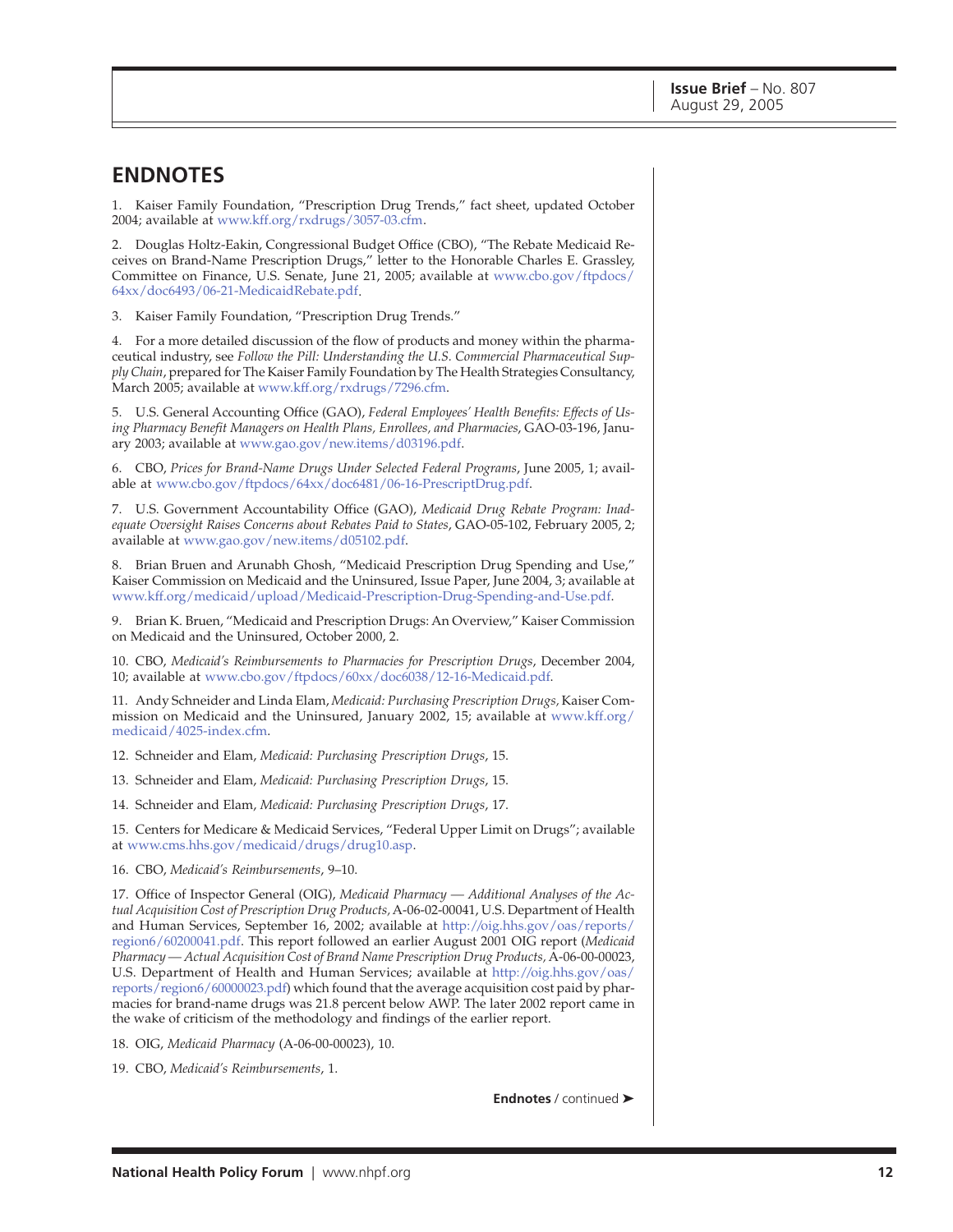#### **Endnotes** / continued

20. CBO, *Medicaid's Reimbursements*, 11.

21. "Illinois Attorney General Sues 48 Pharmaceutical Companies Alleging Inflated Prices for Medicaid, Medicare," The Henry J. Kaiser Family Foundation, Daily Reports, February 8, 2005; available a[t www.kaisernetwork.org/daily\\_reports/rep\\_index.cfm?](http://www.kaisernetwork.org/daily_reports/rep_index.cfm?hint=3&DR_ID=28040) hint=3&DR\_ID=28040.

22. Bruen, "Medicaid and Prescription Drugs: An Overview," 4.

23. The Consumer Price Index for All Urban Consumers (CPI-U) is a measure of the average change over time in the prices paid by urban consumers for a market basket of consumer goods and services.

24. Bruen, "Medicaid and Prescription Drugs: An Overview," 4.

25. GAO, *Medicaid Drug Rebate Program* (GAO-05-102), 23.

26. Medicare Part B covers approximately 450 drugs and biologicals. The following categories of outpatient drugs are covered under Medicare Part B: (*a*) drugs that are not selfadministered and that are furnished "incident to" a physician's service, such as prostate cancer drugs; (*b*) certain self-administered oral cancer and antinausea drugs; (*c*) certain drugs used as part of durable medical equipment or infusion devices, such as inhalation drugs used with a nebulizer; (*d*) immunosuppressive drugs, which are used following organ transplants; (*e*) erythropoietin (EPO), which is the most costly drug for Medicare and is used primarily to treat anemia in patients with end-stage renal disease or cancer; (*f*) osteoporosis drugs furnished to certain beneficiaries by home health agencies; (*g*) vaccines for diseases such as influenza, pneumonia, and hepatitis.

27. Medicare Payment Advisory Commission, *Healthcare Spending and the Medicare Program*, data book, June 2005, 173.

28. Brand-name drugs were reimbursed at 95 percent of the AWP, and multisource drugs drugs with generic equivalents or brand-name drugs with at least one competing product—were reimbursed at 95 percent of the lower of (*a*) the median AWP of all generic forms of the drug or (*b*) the lowest brand-name product's AWP. Beginning January 1, 2004, reimbursement for most Part B drugs was changed to 85 percent of AWP.

29. Certain Part B drugs and biologicals are exempt from these payment changes and will continue to be reimbursed at 95 percent of the AWP. These include blood and blood products; infusion drugs furnished through durable medical equipment; and influenza, pneumococcal, and hepatitis B vaccines.

30. Beginning July 1, 2006, physicians who administer Part B drugs will have the option of acquiring drugs through a voluntary competitive acquisition program (CAP). Rather than purchasing drugs in the market and seeking payment from Medicare, physicians will be able to obtain drugs from vendors participating in the CAP. The vendors would then be responsible for billing Medicare and collecting deductibles and coinsurance payments. Physicians not opting to participate in the CAP would continue to be reimbursed using the ASP methodology that is applicable for most Part B drugs.

31. The MMA changed the supply fee for immunosuppressive drugs, oral anti-cancer chemotheraputic drugs, and oral anti-emetic drugs and the dispensing fee for inhalation drugs supplied through durable medical equipment.

32. These selected drugs represented three-quarters of Medicare payments to oncologists in 2003. See GAO, "Medicare Chemotherapy Payments: New Drug and Administration Fees Are Closer to Providers' Costs," GAO-05-142R, December 1, 2004; available at [www.gao.gov/new.items/d05142r.pdf.](http://www.gao.gov/new.items/d05142r.pdf)

33. GAO, *Medicare: Appropriate Dispensing Fee Needed for Suppliers of Inhalation Therapy Drugs*, GAO-05-72, October 2004, 5; available a[t www.gao.gov/new.items/d0572.pdf.](http://www.gao.gov/new.items/d0572.pdf)

**Endnotes** / continued ➤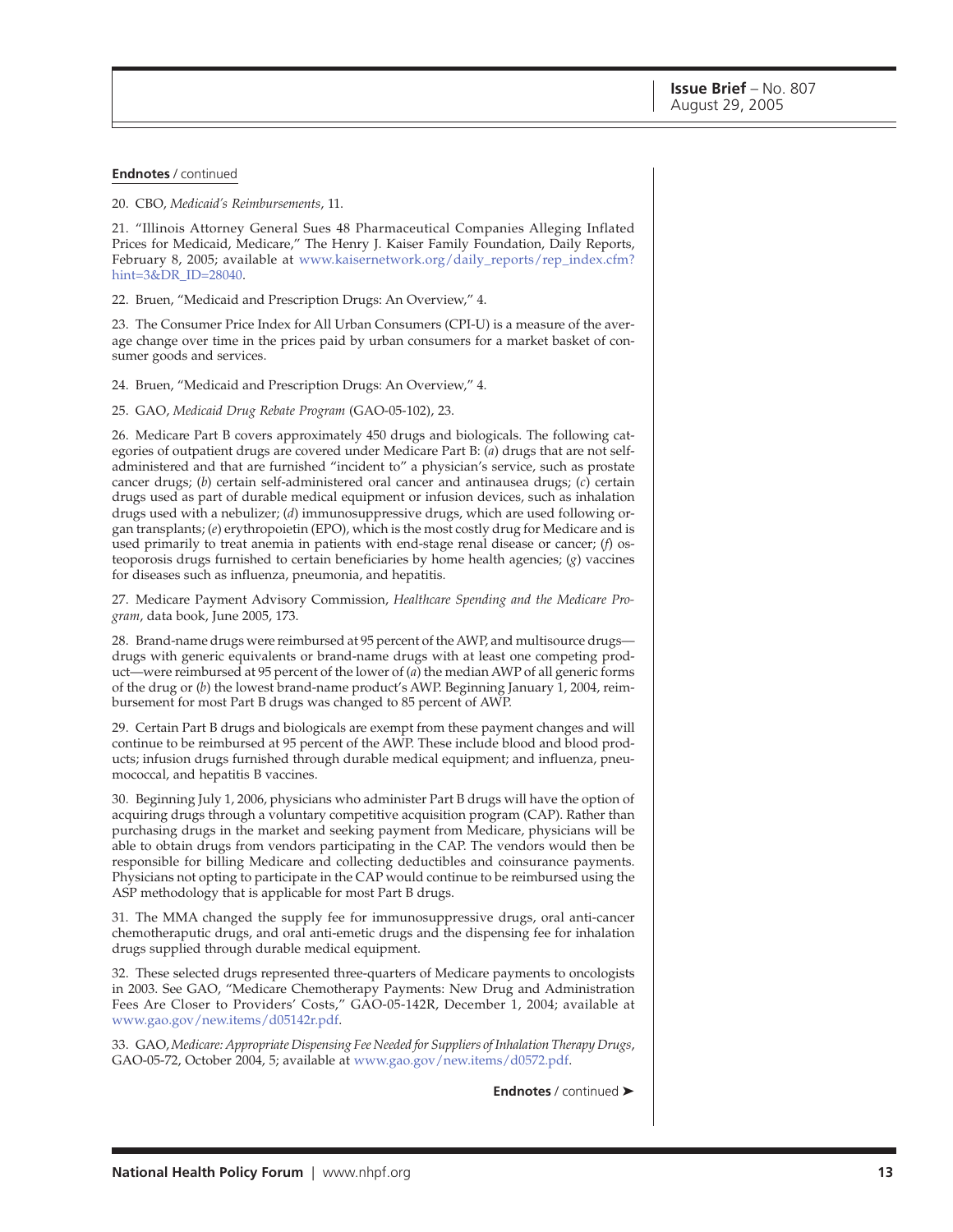#### **Endnotes** / continued

34. CBO, *Prices for Brand-Name Drugs*, 1.

35. GAO, *Prescription Drugs: Expanding Access to Federal Prices Could Cause Other Price Changes*, GAO/HEHS-00-118, August 2000; available at [www.gao.gov/archive/2000/](http://www.gao.gov/archive/2000/he00118.pdf) he00118.pdf.

- 36. GAO, *Prescription Drugs: Expanding Access*, 11.
- 37. CBO, *Prices for Brand-Name Drugs*, 8.
- 38. GAO, *Prescription Drugs: Expanding Access*, 11.

NATIONAL<br>HEALTH **POLICY FORUM** 

*The National Health Policy Forum is a nonpartisan research and public policy organization at The George Washington University. All of its publications since 1998 are available online at www.nhpf.org.*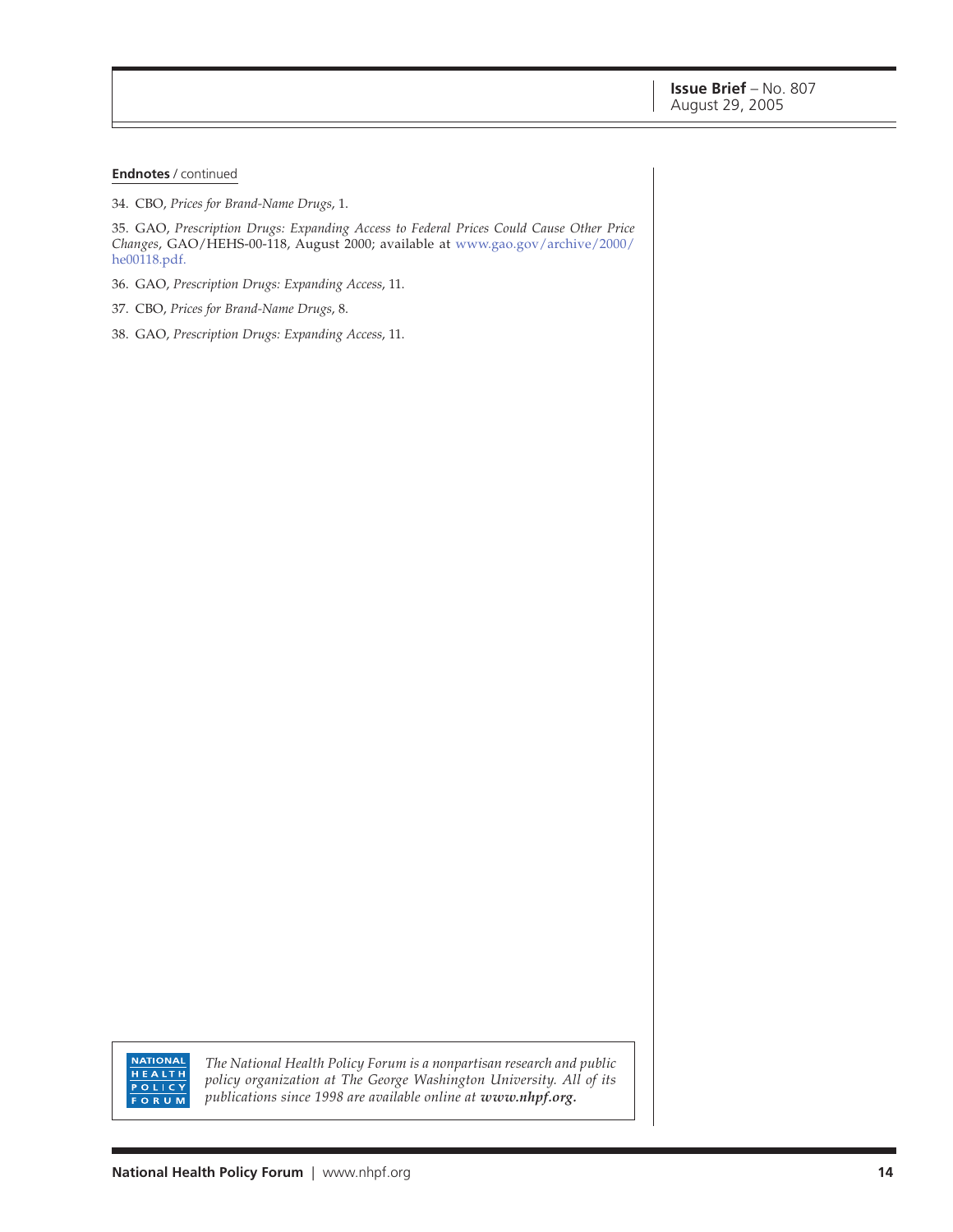## **GLOSSARY OF DRUG PRICING TERMS**

**Average Manufacturer Price (AMP) —** AMP is the average price paid to manufacturers by wholesalers (after discounts) for a particular dosage form and strength of a prescription drug distributed solely to the retail pharmacy class of trade. It excludes sales to institutional purchasers and others that would get low prices, but does reflect certain financial concessions, including discounts available to drug purchasers. The AMP is not a published price. It is calculated by the manufacturer and submitted to CMS quarterly for purposes of calculating the Medicaid rebate.

**Average Sales Price (ASP) —** The ASP, which was statutorily defined in the MMA, is the weighted average of a manufacturer's sales prices for a drug (or biological) for all purchasers, net of certain pricing adjustments, such as discounts and rebates. It excludes sales that are exempt from inclusion in the determination of best price and sales at prices that are deemed nominal by the Secretary. As set forth by the MMA, the ASP is reported quarterly by drug manufacturers to CMS for certain outpatient drugs, replacing the AWP as the basis of Medicare payments as of January 1, 2005. The federal government has the authority to audit these calculations submitted to CMS and, in cases where a misrepresentation is found, civil monetary penalties may apply.

**Average Wholesale Price (AWP) —** AWP is the average list price that a manufacturer suggests wholesalers charge pharmacies. This published price is purchased by government entities, private insurance companies, and other purchasers and often serves as the basis for prescription drug reimbursement. The AWP has often been equated with a "sticker price" or "list price."

**Best Price** — The best price is the lowest price available from the manufacturer to any purchaser, with some exceptions. The best price must reflect certain financial concessions, such as discounts, that are available to drug purchasers. Prices charged to certain governmental purchasers are not considered in the determination of the best price.

**Estimated Acquisition Cost (EAC)** — The EAC is a state's best estimate of the price generally paid by pharmacies. Most states use a drug's AWP to calculate the drug's EAC.

**Federal Ceiling Price (FCP) —** The FCP is the maximum price that manufacturers can charge the "Big Four" (the VA, DOD, PHS, and Coast Guard) for brand-name drugs.

**Federal Supply Schedule (FSS) —** The FSS price, which is negotiated by the Department of Veterans Affairs (VA), is the price available to direct federal purchasers of prescription drugs, including the VA, the Department of Defense, and the Public Health Service, among others. The FSS price

**Glossary** / continued ➤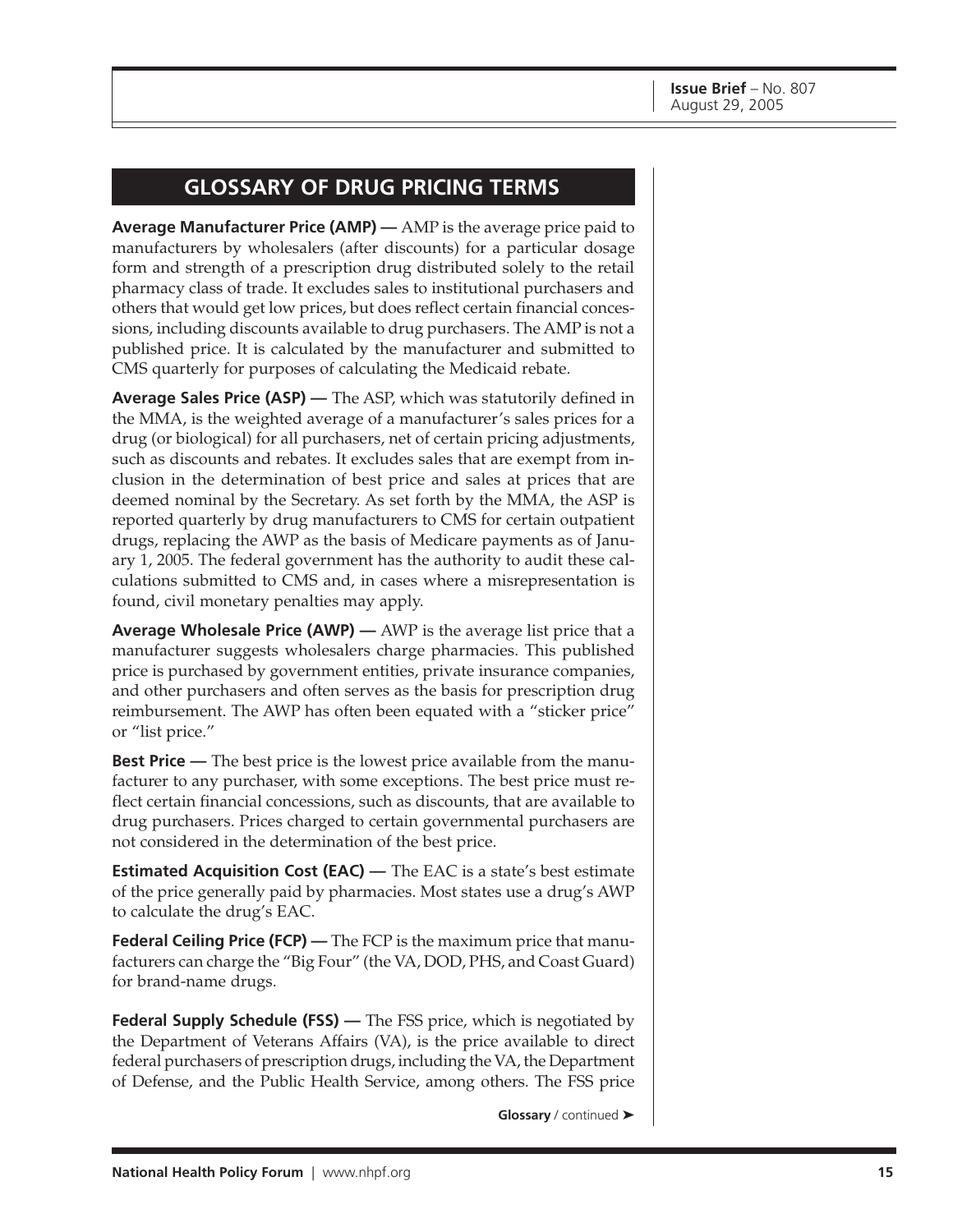#### **Glossary** / continued

is equal to or lower than the price given to any of the drug manufacturer's nonfederal purchasers. Manufacturers must make their brand-name drugs available at the FSS price in order to receive reimbursements for drugs covered by Medicaid. The FSS prices are publicly available.

**Federal Upper Limit (FUL)** — The FUL is the federal payment ceiling under Medicaid that applies to drugs with three or more generic versions. The FUL is set at 150 percent of the published price (in any of the published compendia of cost information for drugs) for the least costly therapeutic equivalent that can be purchased by pharmacists in quantities of 100 tablets or capsules.

**Maximum Allowable Cost (MAC) —** State MAC programs are prescription drug cost management programs that enable states to establish maximum reimbursement amounts that they will pay for selected generic and multiple source drugs. State MAC lists typically include more drugs than the FUL list and must have payment limits that are no higher than the federal list. Private third-party payers, such as PBMs, may also establish their own MACs.

**Retail Price —** The retail price, or usual and customary price, is charged by retail pharmacies to individuals without insurance, known as "cashpaying" customers.

**Wholesale Acquisition Cost (WAC) —** The WAC is the manufacturer's list price charged to wholesalers or direct purchasers, not including prompt pay or other discounts, rebates, or reductions in price, as reported in wholesale price guides or other drug pricing publications.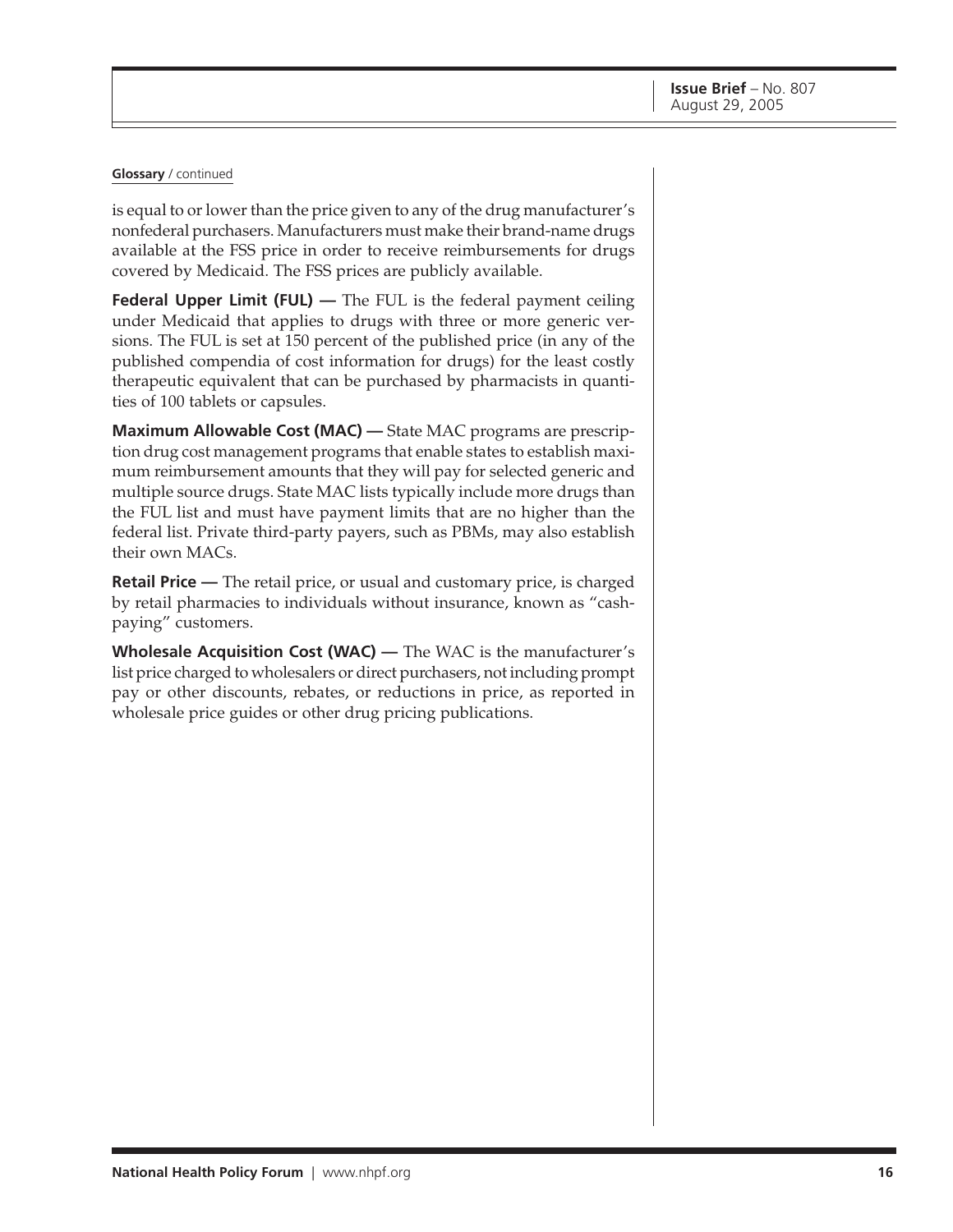| ֧֦֧֦֧֦֧֦֧֦֧֦֧֦֧֦֧֦֧֦֧֦֧֦֧֦֧֦֧֦֧֦֧<br>م<br>ک |
|---------------------------------------------|
|                                             |
| y State – Quarter Ending Marc.              |
|                                             |
|                                             |
|                                             |
|                                             |
|                                             |
| - Doimbursement Information by Stars        |
|                                             |
|                                             |
|                                             |
|                                             |
|                                             |
| í                                           |
|                                             |

| <b>State</b>  | <b>Ingredient Cost</b>                                                                                                                          | Dispensing Fee                                                                                                                                    | Co-pay                                                                    | State MAC     |
|---------------|-------------------------------------------------------------------------------------------------------------------------------------------------|---------------------------------------------------------------------------------------------------------------------------------------------------|---------------------------------------------------------------------------|---------------|
| Alabama       | $WAC + 9.2%$ , then AWP - 10%                                                                                                                   | \$5.40                                                                                                                                            | $$0.50 - $3.00*$                                                          | Yes           |
| Alaska        | $AVNP - 5%$                                                                                                                                     | pharmacy / Medicaid volume)<br>\$3.45-\$11.46 (based on                                                                                           | \$2.00                                                                    | $\frac{1}{2}$ |
| Arizona       | 15%<br>$\,$ $\,$<br>AWP.                                                                                                                        | $$2.00$ (fee-for-service only)                                                                                                                    | None                                                                      | $\frac{1}{2}$ |
| Arkansas      | AWP-20% (generic)<br>AWP - 14% (brand)                                                                                                          | \$5.51                                                                                                                                            | $$0.50 - $3.00*$                                                          | Yes           |
| California    | $AVNP - 17%$                                                                                                                                    | \$8.00 (legend: skilled nursing &<br>intermediate care facilities)<br>\$7.25                                                                      | \$1.00                                                                    | Yes           |
| Colorado      | AWP-35% (generic)<br>AWP-13.5% (brand)                                                                                                          | \$1.89 (institutional pharmacy)<br>\$4.00 (retail pharmacy)                                                                                       | $$0.75$ (generic)<br>\$3.00 (brand)                                       | Yes           |
| Connecticut   | AWP-40% (generic)<br>$AVNP - 12%$ (brand)                                                                                                       | \$3.60                                                                                                                                            | \$1.00                                                                    | Yes           |
| Delaware      | AWP-16% (nontraditional: long-term<br>independent & retail chain pharmacies)<br>AWP - 14% (traditional: retail<br>care & speciality pharmacies) | \$3.65                                                                                                                                            | None                                                                      | Yes           |
| ŏ             | $AVNP - 10%$                                                                                                                                    | \$4.50                                                                                                                                            | \$1.00                                                                    | $\frac{1}{2}$ |
| Florida       | WAC + 5.75%; FUL or SMAC<br>15%<br>Lower of $AVVP - 15.4$                                                                                       | \$4.73 (NH / long-term care)<br>\$4.23                                                                                                            | 2.5% of payment,<br>up to \$300                                           | Yes           |
| Georgia       | $AVNP - 11%$                                                                                                                                    | \$5.13 (generic for profit pharmacy)<br>\$4.63 (brand for profit pharmacy)<br>(generic not for profit)<br>\$4.33 (brand not for profit)<br>\$4.63 | \$0.50 (preferred brand)<br>$$0.50 - $3.00 * (brand)$<br>\$0.50 (generic) | Yes           |
| <b>Hawaii</b> | $AVNP - 10.5%$                                                                                                                                  | \$4.67                                                                                                                                            | None                                                                      | Yes           |

#### **Issue Brief** – No. 807 August 29, 2005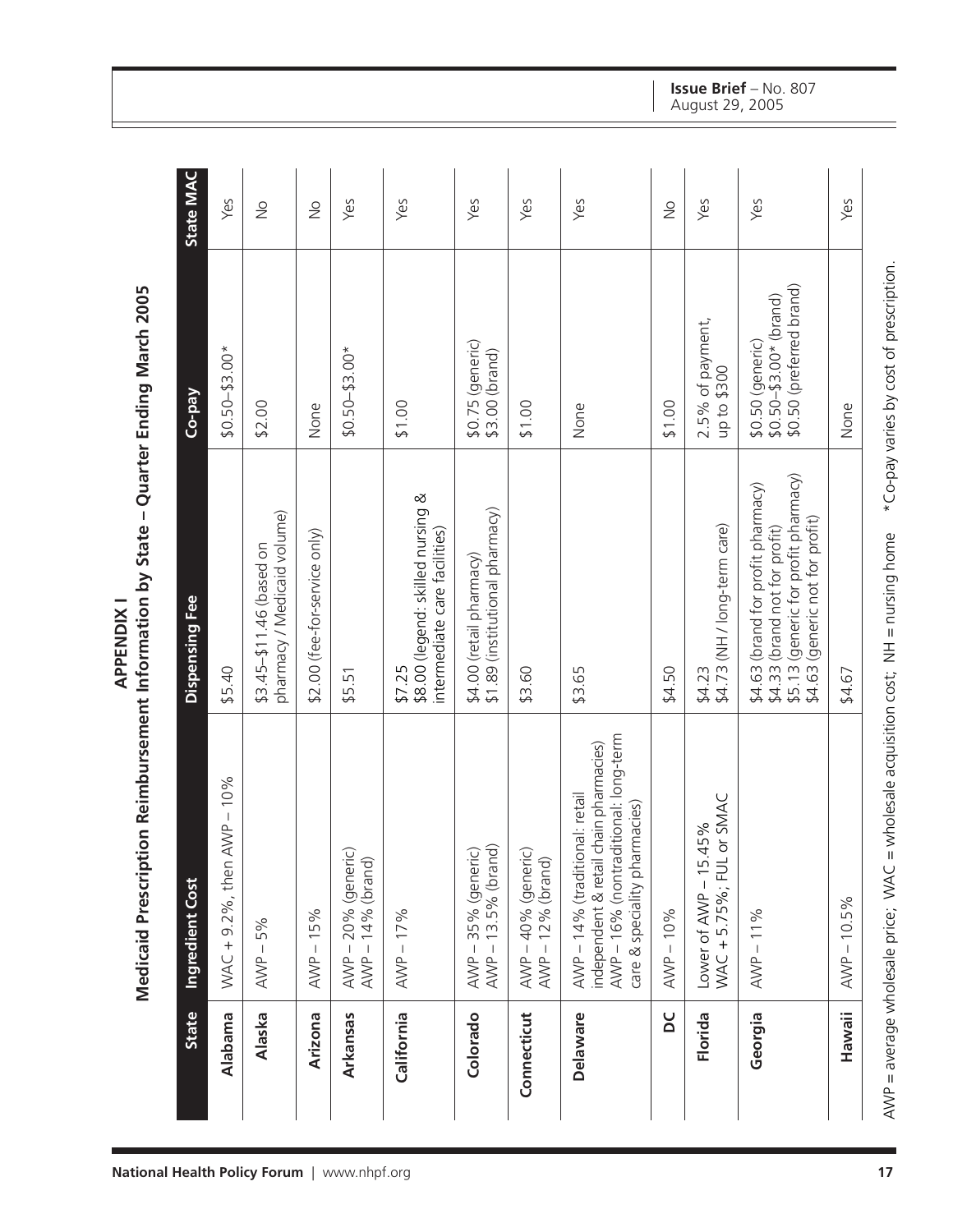|                                             | <b>State</b>  | Ingredient Cost                                                                                                                                                                                                                                                                                                                     | Dispensing Fee                                                                                               | Co-pay                                                                                                                                                                        | <b>State MAC</b> |
|---------------------------------------------|---------------|-------------------------------------------------------------------------------------------------------------------------------------------------------------------------------------------------------------------------------------------------------------------------------------------------------------------------------------|--------------------------------------------------------------------------------------------------------------|-------------------------------------------------------------------------------------------------------------------------------------------------------------------------------|------------------|
|                                             | Idaho         | 12%<br>$\mathsf I$<br>AWP-                                                                                                                                                                                                                                                                                                          | \$4.94 (\$5.54 for unit dose)                                                                                | None                                                                                                                                                                          | Yes              |
|                                             | lllinois      | AWP-25% (generic)<br>12% (brand)<br>$AND -$                                                                                                                                                                                                                                                                                         | \$4.60 (generic)<br>\$3.40 (brand)                                                                           | \$0.00 (generic)<br>\$3.00 (brand)                                                                                                                                            | Yes              |
| National Health Policy Forum   www.nhpf.org | Indiana       | AWP – 20% (generic)<br>AWP – 13.5% (brand)                                                                                                                                                                                                                                                                                          | \$4.90                                                                                                       | \$3.00                                                                                                                                                                        | Yes              |
|                                             | <b>Iowa</b>   | $AVNP - 12%$                                                                                                                                                                                                                                                                                                                        | \$4.26                                                                                                       | \$1.00                                                                                                                                                                        | Yes              |
|                                             | Kansas        | 13% (single source)<br>AWP-27% (generic)<br>$AVNP -$                                                                                                                                                                                                                                                                                | \$3.40                                                                                                       | \$3.00                                                                                                                                                                        | Yes              |
|                                             | Kentucky      | 12%<br>$AVNP -$                                                                                                                                                                                                                                                                                                                     | \$4.51                                                                                                       | \$1.00                                                                                                                                                                        | Yes              |
|                                             | Louisiana     | 15% for chains)<br>$\begin{array}{c} \begin{array}{c} \end{array} \end{array}$<br>$AVNP - 13.5% (AVNP)$                                                                                                                                                                                                                             | \$5.77                                                                                                       | $$0.50 - $3.00*$                                                                                                                                                              | Yes              |
|                                             | <b>Maine</b>  | charge, AWP - 20% + \$1.00 professional<br>(Mail order: lowest of usual & customary<br>or FUL or MAC + \$3.35 professional fee<br>professional fee)<br>$AVNP - 17% + $3.35$ professional fee<br>fee. For exceptions, see State plan,<br>list: usual & customary charge or<br>AWP - 15%; Direct supply drug<br>FUL or MAC $+$ \$1.00 | \$4.35 & \$5.35 (compounding)<br>\$12.50 (insulin syringe)<br>\$3.35                                         | \$2.50 (generic & brand: not<br>to exceed \$25 per month;<br>(maximum of \$30.00 per<br>mail order: not subject<br>month, per individual)<br>\$3.00 per day RHC<br>to co-pay) | Yes              |
|                                             | Maryland      | Lower of AWP - 12% or WAC + 8%,<br>distributor price<br>direct price + 8% or<br>when available                                                                                                                                                                                                                                      | \$7.25 (home IV therapy)<br>\$4.69 (generic, NH)<br>\$3.69 (brand, NH)<br>\$3.69 (generic)<br>\$2.69 (brand) | $$1.00 - $2.00$                                                                                                                                                               | Yes              |
|                                             | Massachusetts | $WAC + 5%$                                                                                                                                                                                                                                                                                                                          | \$5.00 (multiple source)<br>\$3.50 (single source)                                                           | nonlegend over-the-counter)<br>\$1.00 (multiple source &<br>\$3.00 (nonexempt)                                                                                                | Yes              |
|                                             | Michigan      | AWP-13.5% (indep. pharm.: 1-4 stores)<br>15.1% (chain: 5+ stores)<br>$AND -$                                                                                                                                                                                                                                                        | \$2.75 (long-term care)<br>\$2.50                                                                            | \$1.00 (generic)<br>\$3.00 (brand)                                                                                                                                            | Yes              |
| 18                                          |               | ANVP = average wholesale price; $WAC =$ wholesale acquisition cost; $NH =$ nursing home                                                                                                                                                                                                                                             |                                                                                                              | *Co-pay varies by cost of prescription.                                                                                                                                       |                  |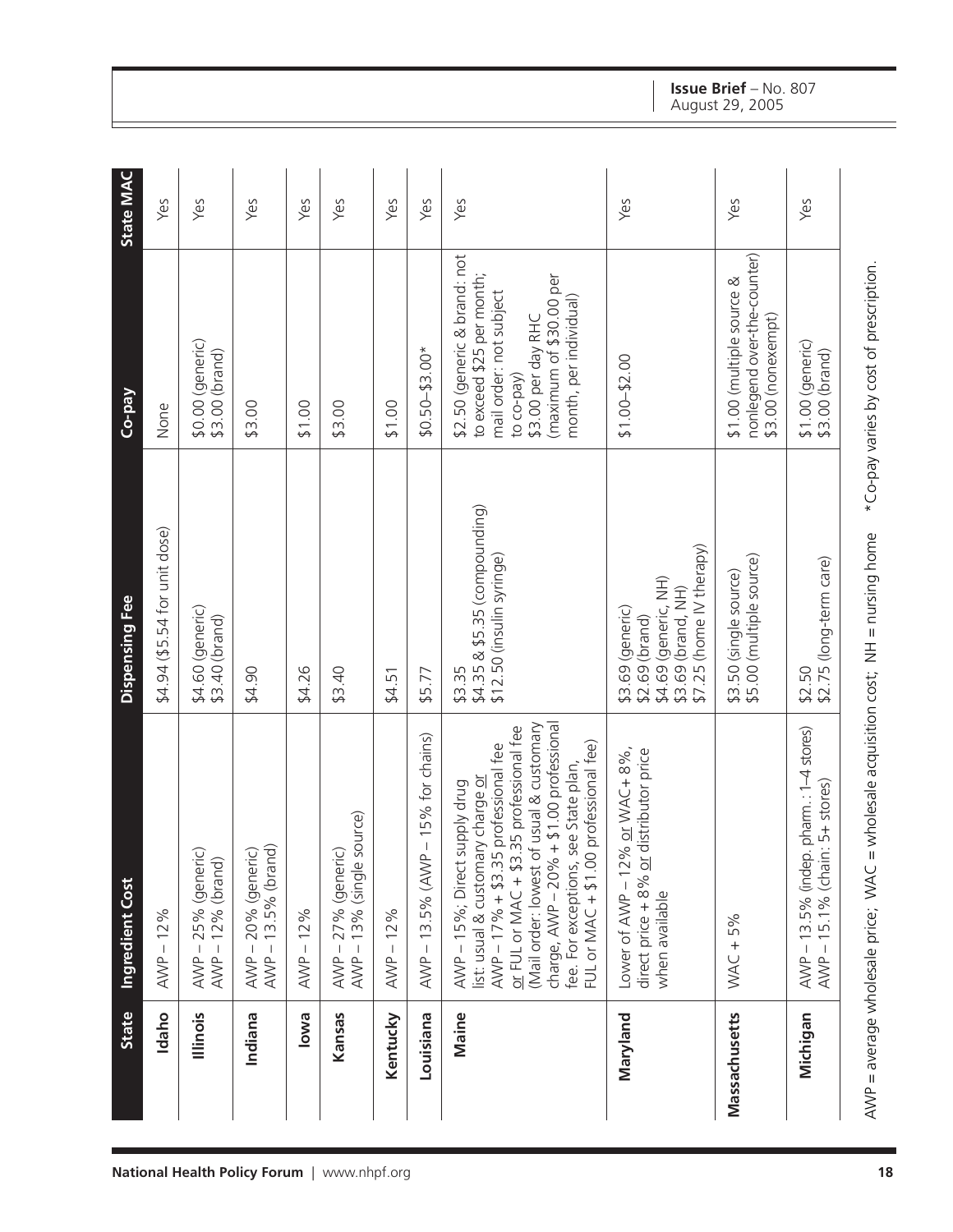|                                     | <b>State</b>      | Ingredient Cost                                           | Dispensing Fee                                                                  | Co-pay                                                          | <b>State MAC</b> |
|-------------------------------------|-------------------|-----------------------------------------------------------|---------------------------------------------------------------------------------|-----------------------------------------------------------------|------------------|
|                                     | Minnesota         | $AVNP - 11.5%$                                            | \$3.65 (+\$0.50 for legend<br>unit dose drugs)                                  | $$1.00$ (generic)<br>\$3.00 (brand)                             | Yes              |
| <b>National Health Policy Forum</b> | Mississippi       | $AVNP - 12%$                                              | dispensing fee for over-the-counter<br>\$3.91; allows for a reasonable          | \$2.00 (preferred brand)<br>$$1.00$ (generic)<br>\$3.00 (brand) | $\frac{1}{2}$    |
|                                     | Missouri          | 43% or WAC + 10%<br>Lower of AWP - 10.                    | \$4.09                                                                          | $$0.50 - $2.00*$                                                | Yes              |
|                                     | Montana           | 15%<br>$AND -$                                            | \$4.70                                                                          | \$1.00                                                          | $\geq$           |
| www.nhpf.org                        | Nebraska          | $AVNP - 11%$                                              | \$3.27-\$5.00 (based on service delivery,<br>unit dosage or 3rd party payors)   | \$2.00                                                          | Yes              |
|                                     | Nevada            | $AVVP - 15%$                                              | \$16.80 daily (NF home IV therapy)<br>\$22.40 daily (home IV therapy)<br>\$4.76 | $$1.00$ (generic)<br>\$2.00 (brand)                             | $\frac{1}{2}$    |
|                                     | New Hampshire     | $AVNP - 16%$                                              | \$1.75                                                                          | \$2.00 (brand & compound)<br>$$1.00$ (generic)                  | Yes              |
|                                     | New Jersey        | $AVNP - 12.5%$                                            | \$4.07 (additional services)<br>\$3.73                                          | None                                                            | $\frac{1}{2}$    |
|                                     | <b>New Mexico</b> | AWP-14%                                                   | \$3.65                                                                          | None                                                            | Yes              |
|                                     | New York          | $AVNP - 12%$                                              | $$4.50$ (generic)<br>\$3.50 (brand)                                             | $$0.50$ (generic)<br>\$2.00 (brand)                             | $\frac{1}{2}$    |
|                                     | North Carolina    | $AVNP - 10%$                                              | \$5.60 (generic)<br>\$4.00 (brand)                                              | $$1.00$ (generic)<br>\$3.00 (brand)                             | Yes              |
|                                     | North Dakota      | $AVNP - 10%$                                              | \$5.60 (generic)<br>\$4.60 (brand)                                              | \$3.00 (brand)                                                  | $\frac{1}{2}$    |
|                                     | Ohio              | Lower of WAC + 9% or AWP - 12.8%                          | \$3.70                                                                          | \$3.00 (if not on PDL)                                          | Yes              |
|                                     | Oklahoma          | $AVNP - 12%$                                              | \$4.15                                                                          | $$1.00 - $2.00*$                                                | Yes              |
|                                     | Oregon            | AWP - 15% (noninstitutional)<br>AWP - 11% (institutional) | \$3.91 (institutional)<br>\$3.50 (retail)                                       | \$2.00 (generic)<br>\$3.00 (brand)                              | Yes              |
| 19                                  |                   | AWP = average wholesale price; WAC                        | = wholesale acquisition cost; NH = nursing home                                 | *Co-pay varies by cost of prescription.                         |                  |

# **Issue Brief** – No. 807

August 29, 2005